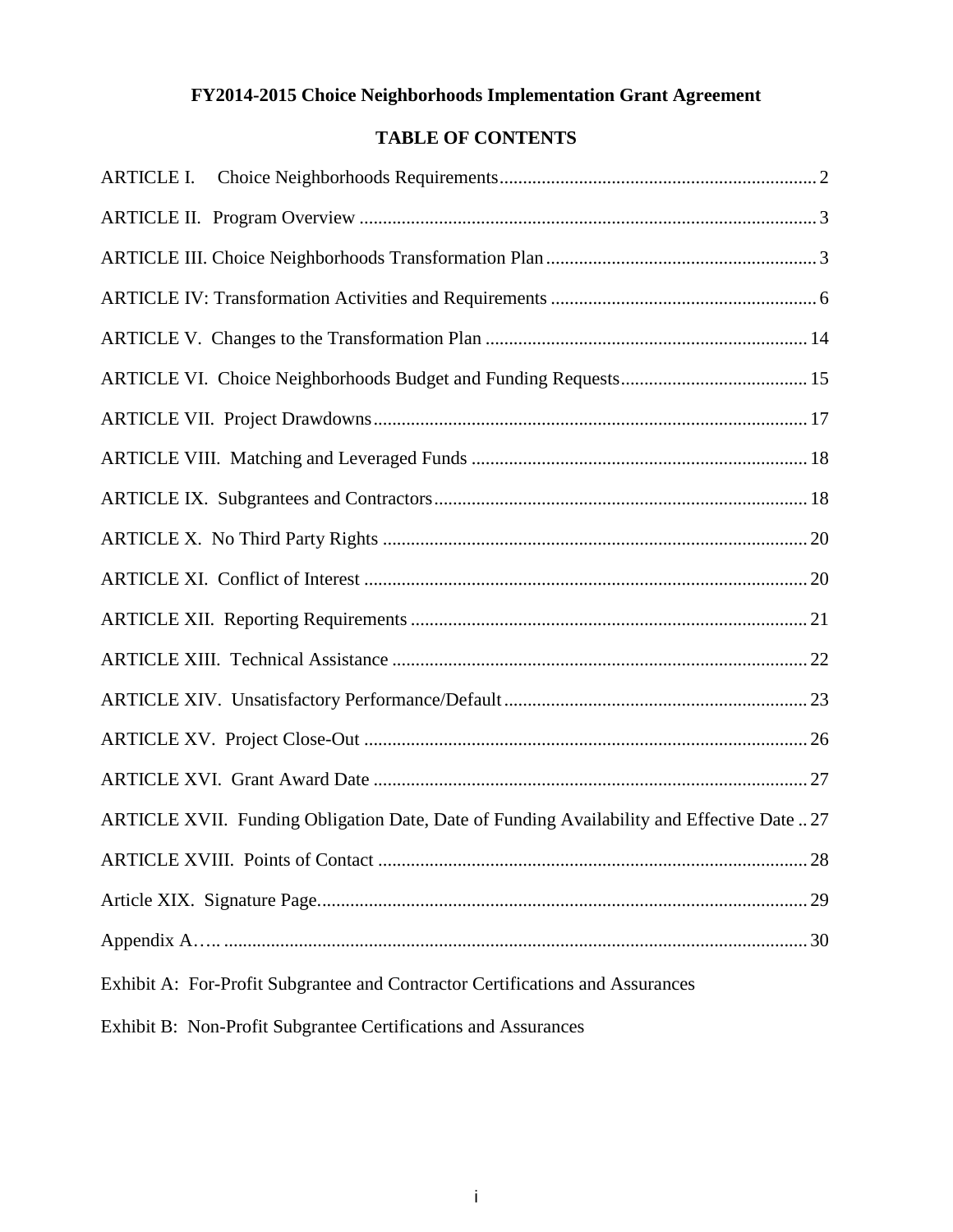#### **FY2014-2015 Choice Neighborhoods IMPLEMENTATION GRANT AGREEMENT**

This grant agreement ("Grant Agreement") is made by and between the United States Department of Housing and Urban Development ("HUD") and the Lead and Co-Applicant(s) ("Grantee"). On September 28, 2015, HUD awarded the Grantee a Choice Neighborhoods Implementation Grant from fiscal year 2014 and 2015 funds, for the implementation of a Transformation Plan ("Transformation Plan") that is identified in this Grant Agreement below.

HUD agrees, subject to the terms of this Grant Agreement, to provide grant funds to the Grantee, in the total amount listed on the form HUD-1044, for the activities described in the Transformation Plan as defined in Article III. Either the Lead Applicant or the Co-Applicant Grantee may be the designated entity with access to LOCCS for drawing down grant funds.

The assistance that is the subject of this Grant Agreement is authorized by, and required to be used in accordance with, Section 24 of the U.S. Housing Act of 1937, the Consolidated Appropriations Act, 2014 (Public Law 113-76, 128 Stat. 5, approved January 17, 2014) ("2014 HUD Appropriations Act) and Consolidated and Further Continuing Appropriations Act, 2015 (Pub. L. 113-235, approved December 16, 2014) ("2015 HUD Appropriations Act), (collectively the "Choice Neighborhoods Authorization").

The form HUD-1044 and the Exhibits are incorporated into and subject to the terms of this Grant Agreement.

HUD and the Grantee hereby agree to be bound by the following terms and conditions of this Grant Agreement: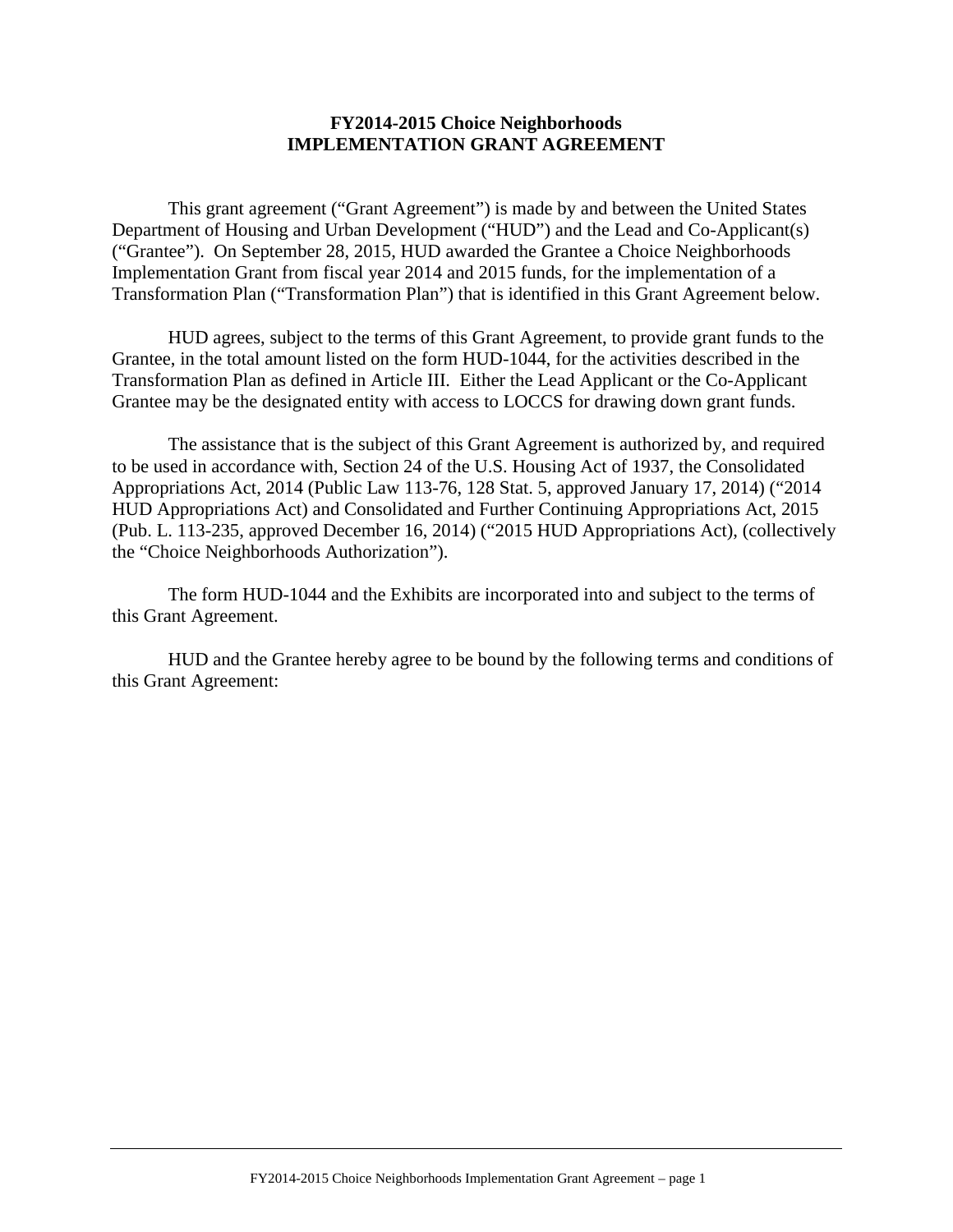#### <span id="page-2-0"></span>**ARTICLE I. Choice Neighborhoods Requirements**

The Grantee agrees to conduct all activities to be assisted with funds provided under this Grant Agreement in accordance with the following requirements, as such requirements now exist or as they may hereafter be amended (hereafter collectively referred to as the "Choice Neighborhoods Requirements"):

- A. the U.S. Housing Act of 1937, as amended (the "1937 Act"), as applicable, and all implementing regulations;
- B. the 2014 HUD Appropriations Act (Public Law 113-76, approved January 17, 2014) and 2015 HUD Appropriations Act (Public Law 113-235, approved December 16, 2014);
- C. the Fiscal Year (FY) 2014-2015 Notice of Funding Availability for the Choice Neighborhoods Initiative Implementation Grants published via Grants.gov on November 7, 2014 (the "Choice Neighborhoods Implementation NOFA") and NOFA Policy Requirements and General Section ("General Section") to HUD's FY2014 NOFAs for Discretionary Programs, published via Grants.gov on February 19, 2014, incorporated therein.
- D. 31 U.S.C. § 1552. In accordance with this statute, all FY2014 Choice Neighborhoods funds must be expended by September 30, 2021 and all FY2015 funding must be expended by September 30, 2022. Any funds that are not expended by that date will be cancelled and recaptured by the Treasury, and thereafter will not be available for obligation or expenditure for any purpose.
- E. In accordance with section  $24(e)(2)(D)$  of the 1937 Act, Grantees must involve affected residents of the targeted public and/or assisted housing during the implementation process. Grantees are required to involve the affected public and/or assisted housing residents in the implementation of the Transformation Plan. This involvement must be continuous from the beginning of the planning process through the implementation and management of the grant. In addition to the statutory requirement, unless HUD indicates otherwise in writing, Grantees will be expected to undertake resident and community involvement in a manner and method at least as comprehensive as that described in your grant application.
- F. all executive orders applicable to the activities being conducted with funds provided under this Grant Agreement;
- G. the terms and requirements of this Grant Agreement, and any amendments or addenda thereto;
- H. all other applicable Federal requirements, including, without limitation, those set forth the FY2014 and 2015 Appropriations Acts and those set forth in Appendix A; and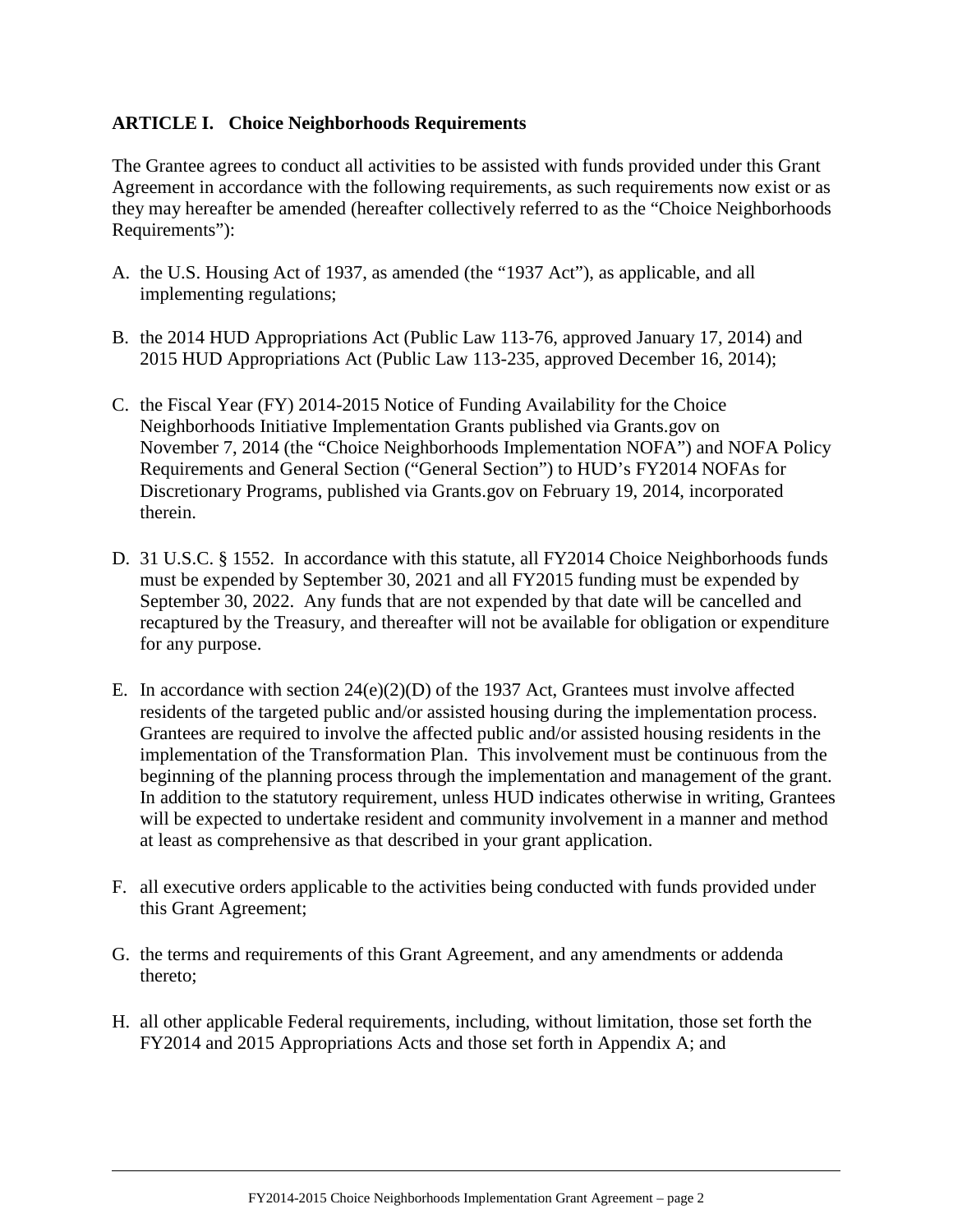I. all regulations, handbooks, notices, and policies applicable to the activities being conducted with funds provided under this Grant Agreement.

# <span id="page-3-0"></span>**ARTICLE II. Program Overview**

A. Goals of the Choice Neighborhoods Program. The Choice Neighborhoods Program employs a comprehensive approach to neighborhood transformation. The program transforms neighborhoods of concentrated poverty into mixed-income neighborhoods of long-term viability by revitalizing severely distressed public and/or assisted housing; improving access to economic opportunities; and investing and leveraging investments in well-functioning services, effective schools and education programs, public assets, public transportation, and improved access to jobs. Choice Neighborhoods ensures that current residents benefit from this transformation by preserving affordable housing in the neighborhood or providing the choice to move to affordable housing in another neighborhood of opportunity. The purpose of this grant is to implement a Transformation Plan that has been developed through a local planning process and furthers the goals of the Choice Neighborhoods Program. The core goals of Choice Neighborhoods are:

**1. Housing**: Replace distressed public and assisted housing with high-quality mixed-income housing that is well-managed and responsive to the needs of the surrounding neighborhood; **2. People**: Improve educational outcomes and intergenerational mobility for youth with services and supports delivered directly to youth and their families; and **3. Neighborhood**: Create the conditions necessary for public and private reinvestment in distressed neighborhoods to offer the kinds of amenities and assets, including safety, good schools, and commercial activity, that are important to families' choices about their community.

## <span id="page-3-1"></span>**ARTICLE III. Choice Neighborhoods Transformation Plan**

A. General. The Grantee's Choice Neighborhoods Transformation Plan ("Transformation Plan") consists of a document or documents reviewed and approved by HUD to govern the transformation of the neighborhood. The Transformation Plan should integrate effective strategies to implement public and/or assisted housing revitalization, the coordination and design of supportive services, including educational opportunities for children, and neighborhood-level planning to improve a range of neighborhood assets. The Transformation Plan should be created as part of a collaborative planning process that involves neighborhood stakeholders and local governmental entities. The Transformation Plan should translate the three core goals of Choice Neighborhoods – Housing, People and Neighborhood – into a strategy that will direct investments, demonstrate the commitment among a range of public and private partners to address interdependent neighborhood challenges, utilize data to set and monitor progress toward implementation goals, and engage community stakeholders and residents in meaningful decision-making roles.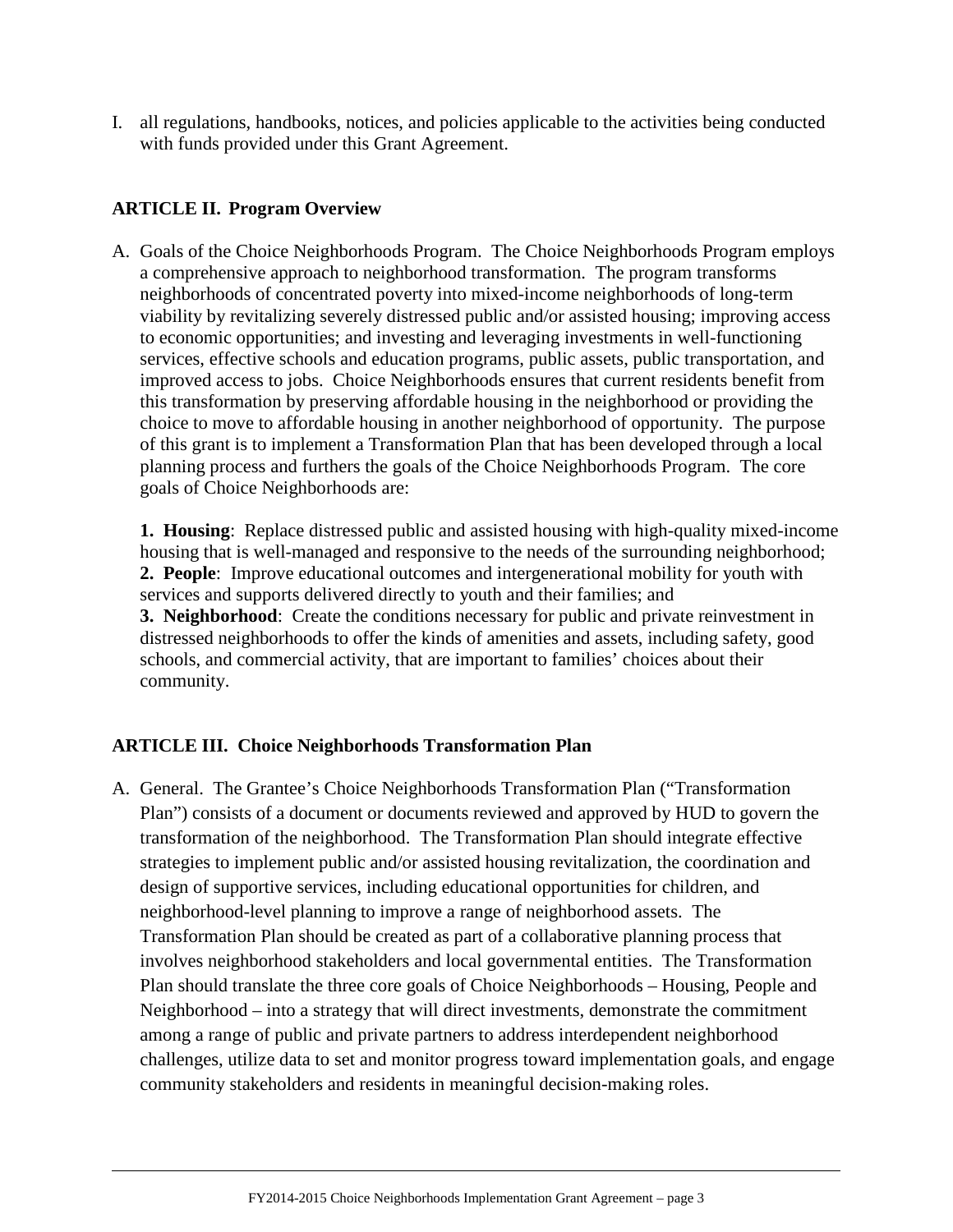- B. Components of the Transformation Plan. The Grantee's Transformation Plan includes each of the following components, as needed for the Transformation Plan and as approved by HUD. Because some of these documents may be submitted to HUD for approval throughout the implementation of the Grant Agreement, an approved Transformation Plan shall be deemed to mean the most recent set of documents that have been submitted to (as set forth in this Article) and approved by HUD:
	- 1. The Grantee's Choice Neighborhoods application, submitted in response to the FY2014- 2015 Choice Neighborhoods Implementation NOFA (the "Choice Neighborhoods Application");
	- 2. Requests for predevelopment costs, as described in Article VI.
	- 3. Post Application Submissions that HUD requires the Grantee to submit following HUD's review of the Choice Neighborhoods application and/or as a result of a site visit to the neighborhood which is the target of redevelopment under this grant ("Development"), including but not limited to:
		- a. any additional information required in order for HUD to approve demolition of the target public and/or assisted housing based on the Choice Neighborhoods application;
		- b. certifications and assurances;
		- c. a Program Schedule, in accordance with the timeframes established in this Article;
		- d. a Choice Neighborhoods Budget (all phases) as described in Article VI;
		- e. any other information or documentation that is not otherwise required under any other component of the Transformation Plan that is requested by HUD to supplement or refine information provided in the Choice Neighborhoods Application or to meet any terms or conditions of the Grant Agreement; and
		- f. any waiver requests;

(Subparagraphs (a) through (f) are hereafter collectively referred to as, "Post Application Submissions.")

- 4. a Supportive Services/People plan;
- 5. the Grantee's submissions to HUD in connection with an Endowment Trust, if applicable, in accordance with Article IV(J) (including but not limited to submission of a Choice Neighborhoods Endowment Trust Addendum);
- 6. for public housing only, a Demolition Application, if applicable, as described in Article IV;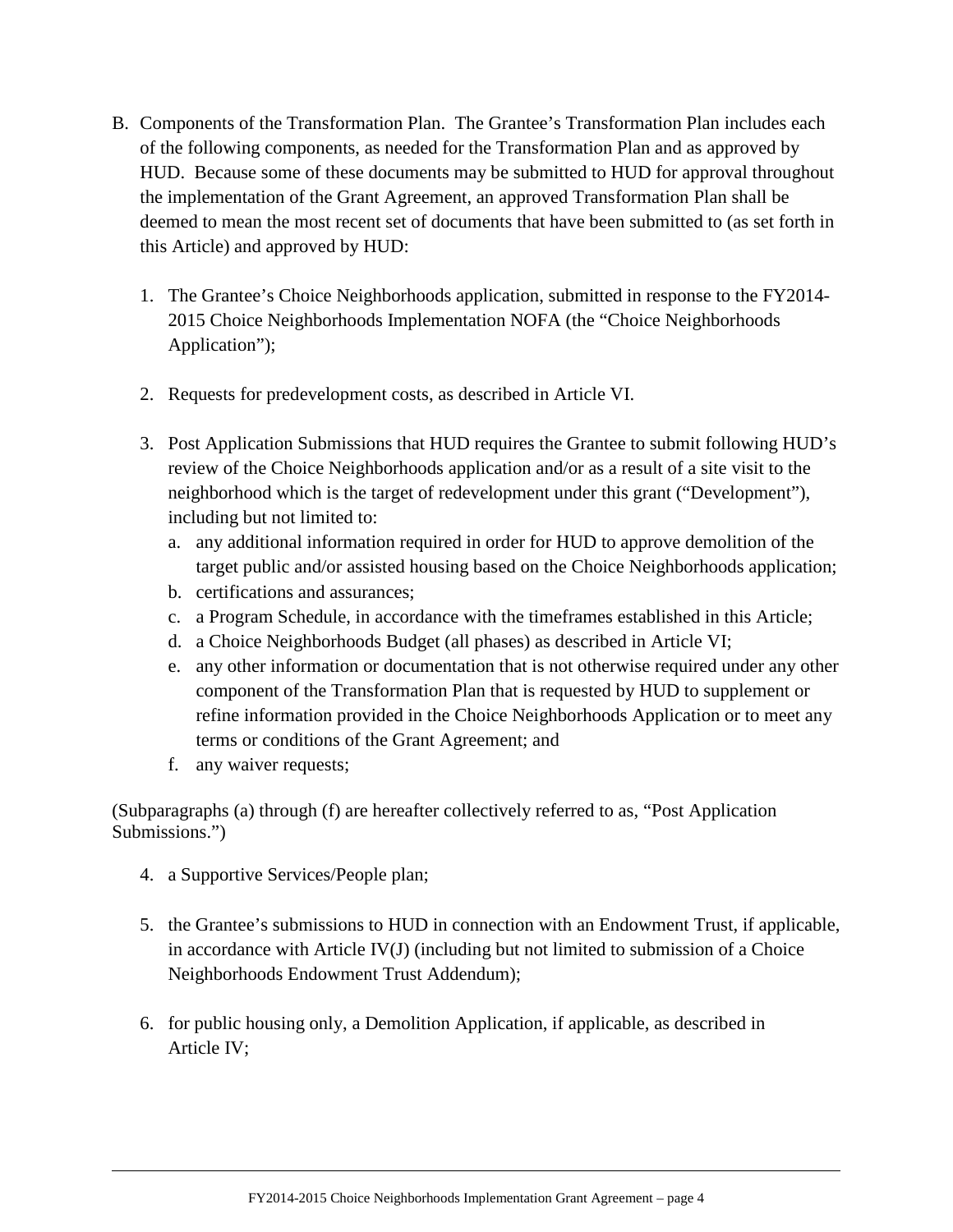- 7. for public housing only, a Disposition Application relating to the Development, as described in Article IV, to the extent applicable;
- 8. a development proposal(s), as described in Article IV;
- 9. a homeownership proposal, as applicable, as described in Article IV;
- 10. a plan for Critical Community Improvements projects, as applicable; and
- 11. any amendment or modification of the foregoing, as approved in writing by HUD.
- C. Incorporation into Grant Agreement. As each component of the Transformation Plan is approved in writing by HUD, it will be deemed to be incorporated into this Grant Agreement.
- D. Time Periods for Implementation. The Grantee agrees to implement its Transformation Plan in accordance with the approved Program Schedule, including but not limited to the following time periods:
	- 1. In accordance with the Choice Neighborhoods Implementation NOFA as incorporated by Article I(C) above.
	- 2. Items identified in paragraph (B) of this Article must be submitted to HUD in accordance with the HUD-approved Program Schedule. The Program Schedule is due to HUD within 90 calendar days (weekends and holidays are not excluded) from the Grant Award Date. HUD reserves the right to require Grantee to make edits to these items to put them in a form and substance acceptable to HUD.
	- 3. The Grantee must start service coordination and case management services as soon as possible, if they have not already. The Grantee must have started these services within 60 days of the Grant Award Date. It is imperative that case management services begin immediately so that residents who will be relocated have time to participate in and benefit from Supportive Services activities before leaving the site; and that residents who have already been relocated are able to participate in and benefit from Supportive Services activities.
	- 4. The closing of the first housing phase of development must take place within 18 months of the Grant Award Date. For this purpose, "closing" means all financial and legal arrangements have been executed and actual activities (construction, etc.) are ready to commence. The construction Notice to Proceed or equivalent must be issued no later than 90 days after the closing date, unless otherwise approved by HUD.
	- 5. Grantees must start housing rehabilitation/construction within 21 months of the Grant Award Date.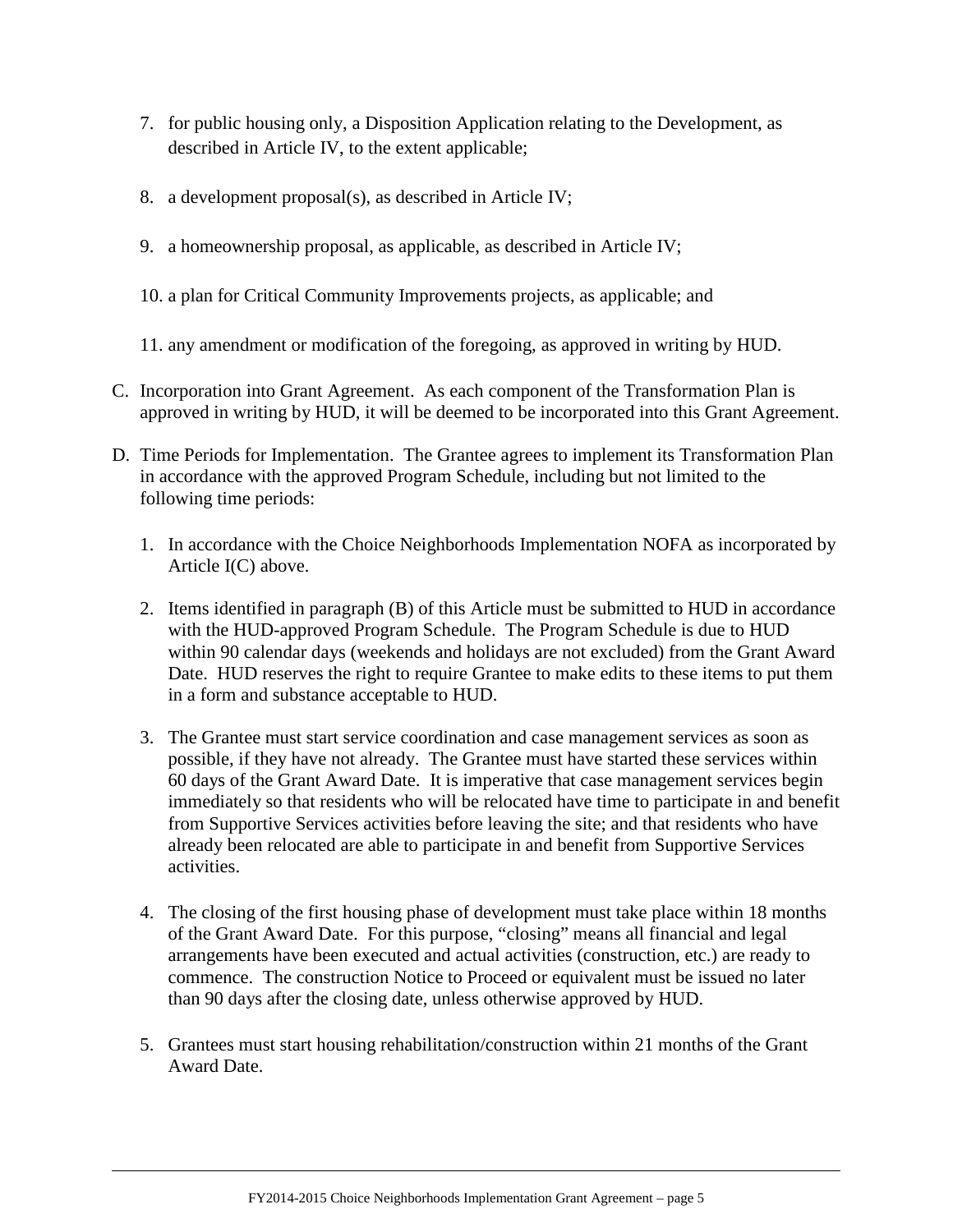- 6. Grantees must complete replacement housing rehabilitation/construction by obtaining a certificate of occupancy or equivalent for units funded with Choice Neighborhoods funds by September 30, 2022.
- E. Time Extensions. All requests for extensions of the time periods for implementation listed in paragraph (D)(1)-(4) of this Article must be requested by the Grantee in advance of the deadline date. All requests for extensions must be made in writing to the Office of Public Housing Investments and will be reviewed and approved or disapproved by the Assistant Secretary of Public and Indian Housing and/or the Deputy Assistant Secretary for the Office of Public Housing Investments.

# <span id="page-6-0"></span>**ARTICLE IV. Transformation Activities and Requirements**

- A. Required Activities. Grantees must include the activities listed in Section III.C.1.a of the Choice Neighborhoods Implementation NOFA in their Transformation Plan.
- B. Program Requirements. Grantees must comply with the Program Requirements stated in Section III.C.3 of the Choice Neighborhoods Implementation NOFA, some of which are restated in this Article for emphasis and/or with additional detail.
- C. Eligible Activities. Grantees may be eligible to complete the activities stated in Section III.C.1.b of the Choice Neighborhoods Implementation NOFA as well as all activities listed in this Article.
- D. One-for-one Replacement of Public and/or Assisted Housing. Each Transformation Plan must comply with the applicable one-for-one replacement requirement as stated in Section III.C.3.b of the Choice Neighborhoods NOFA.
- E. Development Activities.
	- 1. Public Housing Development Activity. For any public housing development activity under the Transformation Plan (whether on-site reconstruction or off-site development), the Grantee must obtain HUD approval of a development proposal submitted under 24 CFR 905.606 ("Development Proposal").
	- 2. Any RAD conversion must be done in accordance with PIH Notice 2012-32 REV-2, published June 15, 2015 and PIH Notice 2014-17, published July 14, 2014.
- F. Rehabilitation Activities. For rehabilitation and physical improvement of public housing and/or community facilities primarily intended to facilitate the delivery of community and supportive services for residents of the Development and residents of off-site replacement housing under the Transformation Plan, the Grantee will comply with 24 CFR § 905.
- G. Homeownership Activities. Homeownership units developed with Choice Neighborhoods funds must be done in accordance with a homeownership proposal. Such units developed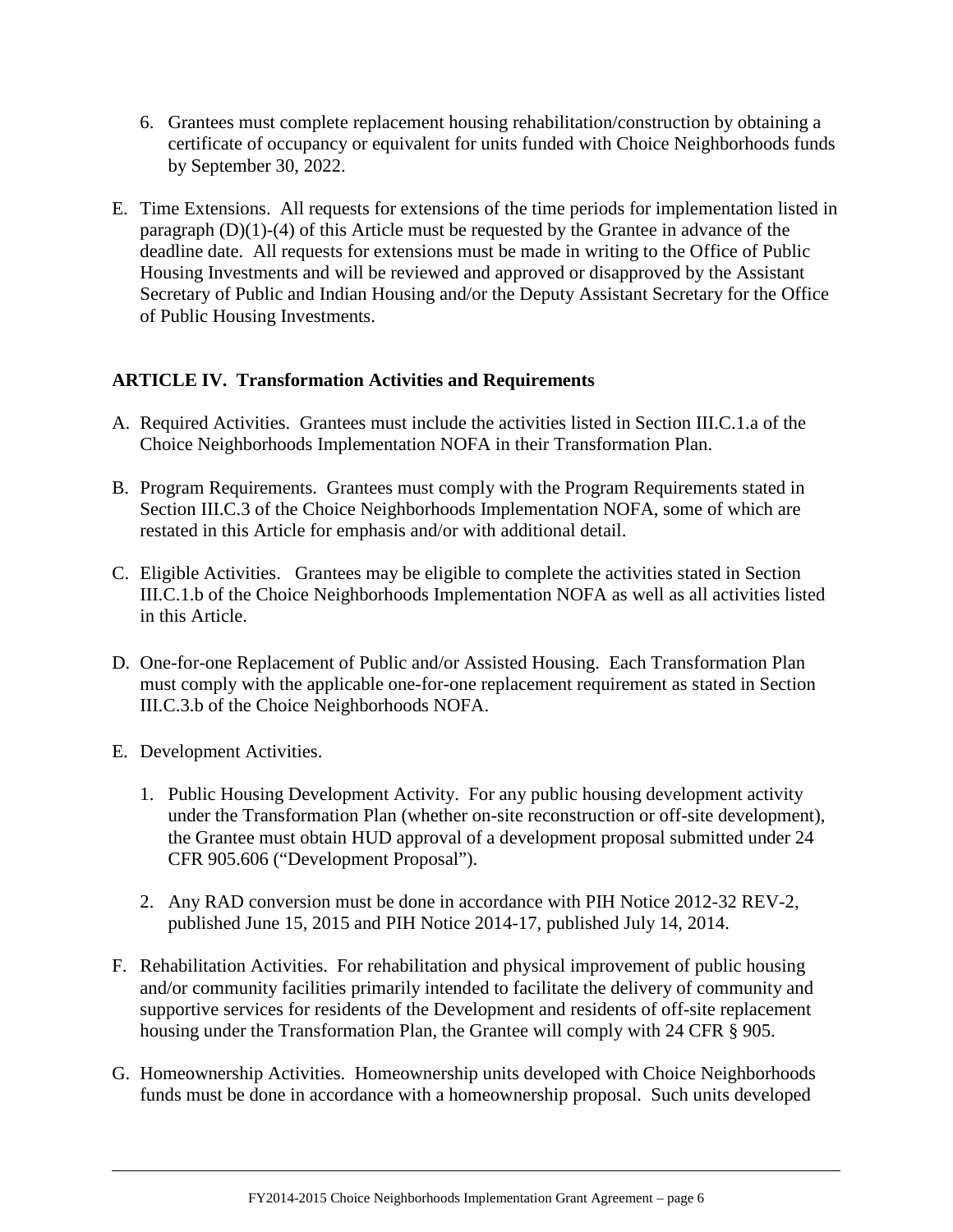with Choice Neighborhoods funds are included in the definition of "affordable housing" provided in the Choice Neighborhoods Implementation NOFA (e.g. they may be sold to families earning up to 120 percent of AMI and grantees shall commit to an affordability period of at least 20 years).

- H. Demolition of Public Housing. You cannot carry out nor permit others to carry out the demolition of the targeted public housing project or any portion of the project until HUD approves, in writing, one of the following  $((1) - (3)$  of this section), and until HUD has also: (i) approved a Request for Release of Funds submitted in accordance with 24 CFR part 58, or (ii) if HUD performs an environmental review under 24 CFR part 50, has approved the property for demolition, in writing, following its environmental review.
	- 1. Information regarding demolition in your Choice Neighborhoods Application, along with Post Application Submissions requested by HUD after the award of the grant. Section 24(g) of the 1937 Act provides that severely distressed public housing that is demolished pursuant to a revitalization plan is not required to be approved through a demolition application under section 18 of the 1937 Act or regulations at 24 CFR part 970.
	- 2. A demolition application under section 18 of the 1937 Act.
	- 3. A section 202 Mandatory Conversion Plan, in compliance with regulations at 24 CFR part 971 and other applicable HUD requirements, if the project is subject to Mandatory Conversion (section 202 of the Omnibus Consolidated Rescissions and Appropriations Act of 1996, Pub. L. 104-134, approved April 26, 1996). A Mandatory Conversion Plan concerns the removal of a public housing project from a PHA's inventory.
- I. Demolition of Multifamily Housing. For projects subject to a project-based section 8 Housing Assistance Payments ("HAP") contract, the Grantee will not engage in or permit the partial or total demolition of the project, or any activities related thereto, including any activities in preparation for such demolition, without the prior written consent of HUD. Such consent will not be provided until HUD has first approved (i) a proposal for preserving the project-based section 8 HAP contract consistent with applicable statutory authority (e.g., section 212(a) of the 2012 HUD Appropriations Act, or successor legislation; or section 8(bb)(1) of 1937 Act) and all related Departmental policies, procedures, and requirements; (ii) a proposal for project rehabilitation; and (iii) a replacement housing plan that provides for the orderly, temporary relocation of relocated families (e.g., based on the requirements of Housing Handbook 4350.1 REV-1 CHG-2, Chapter 38 (Multifamily Emergency/Disaster Guidance), section 38-32C (Section 8 Pass Through)) that ensures decent, safe, and sanitary housing, consistent with 24 CFR Part 5 Subpart G (Physical Condition Standards and Inspection Requirements) and 24 CFR Part 200 Subpart P (Physical Condition of Multifamily Properties), at the beginning of and throughout the relocation period.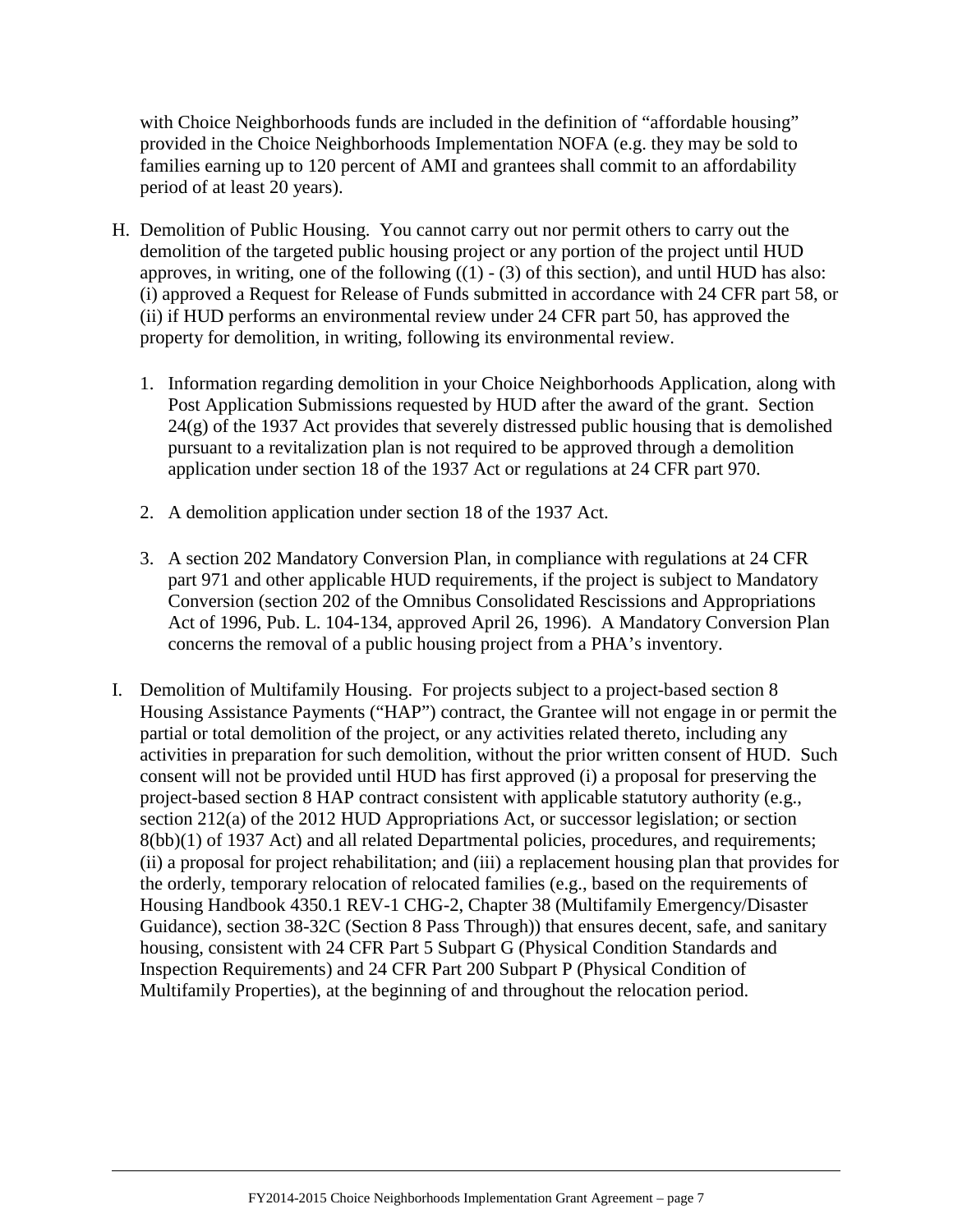- J. Disposition of Public Housing. This section applies only to disposition of public housing.
	- 1. Disposition of a severely distressed public housing site, by sale or lease, in whole or in part, must be done in accordance with section 18 of the 1937 Act and implementing regulations at 24 CFR part 970, as applicable.
	- 2. The Grantee will also comply with the provisions of its approved disposition application (the approved "Disposition Application"), unless otherwise modified in writing by HUD, and with the procedures for processing dispositions associated with mixed-finance projects as set forth by HUD.
	- 3. A ground lease of one year or more that is not incident to the normal operation of a development is considered to be a disposition that is subject to section 18 of the 1937 Act.
- K. Relocation.
	- 1. General. The Grantee will provide suitable, decent, safe, and sanitary housing for each family required to relocate as a result of transformation activities under the Transformation Plan.
	- 2. Relocation Plan for Public Housing Units. The Grantee must carry out its relocation activities in compliance with a relocation plan that conforms with the following statutory and regulatory requirements, as applicable (the "Relocation Plan") for displacement or temporary relocation carried out as a result of:
		- a. **Rehabilitation, acquisition, or demolition pursuant to section 24 of the 1937 Act** under an approved Plan is subject to the Uniform Relocation Assistance and Real Property Acquisition Policies Act of 1970 (42 U.S.C. § 4601 et seq; 49 CFR part 24) (URA) and regulations at 24 CFR § 905.308 or successor part and meets the requirements of the Choice Neighborhoods Implementation NOFA.
		- b. **Disposition or demolition pursuant to section 18 of the 1937 Act** under an approved Transformation Plan is subject to section 18 of the 1937 Act as amended and 24 CFR 970.21.
			- i. Exception: displacement or temporary relocation carried out as a result of **disposition** pursuant to the mixed-finance development requirements at 24 CFR 905, subpart F is subject to section 18 of the 1937 Act but not 24 CFR 970.21.
		- c. **Disposition pursuant to a Section 202 mandatory conversion plan** (section 33 of the 1937 Act) is subject to Section 18 of the 1937 Act and 24 CFR Part 971.
		- d. **Demolition pursuant to a Section 202 mandatory conversion plan** (section 33 of the 1937 Act) is subject to the URA. If the project also utilizes Community Development Block Grant (CDBG) or HOME funds, section 104(d) of the Housing and Community Development Act of 1974 may also apply. Please refer to the Tenant Assistance Relocation and Real Property Acquisition Handbook (HUD Handbook 1378) for detailed information.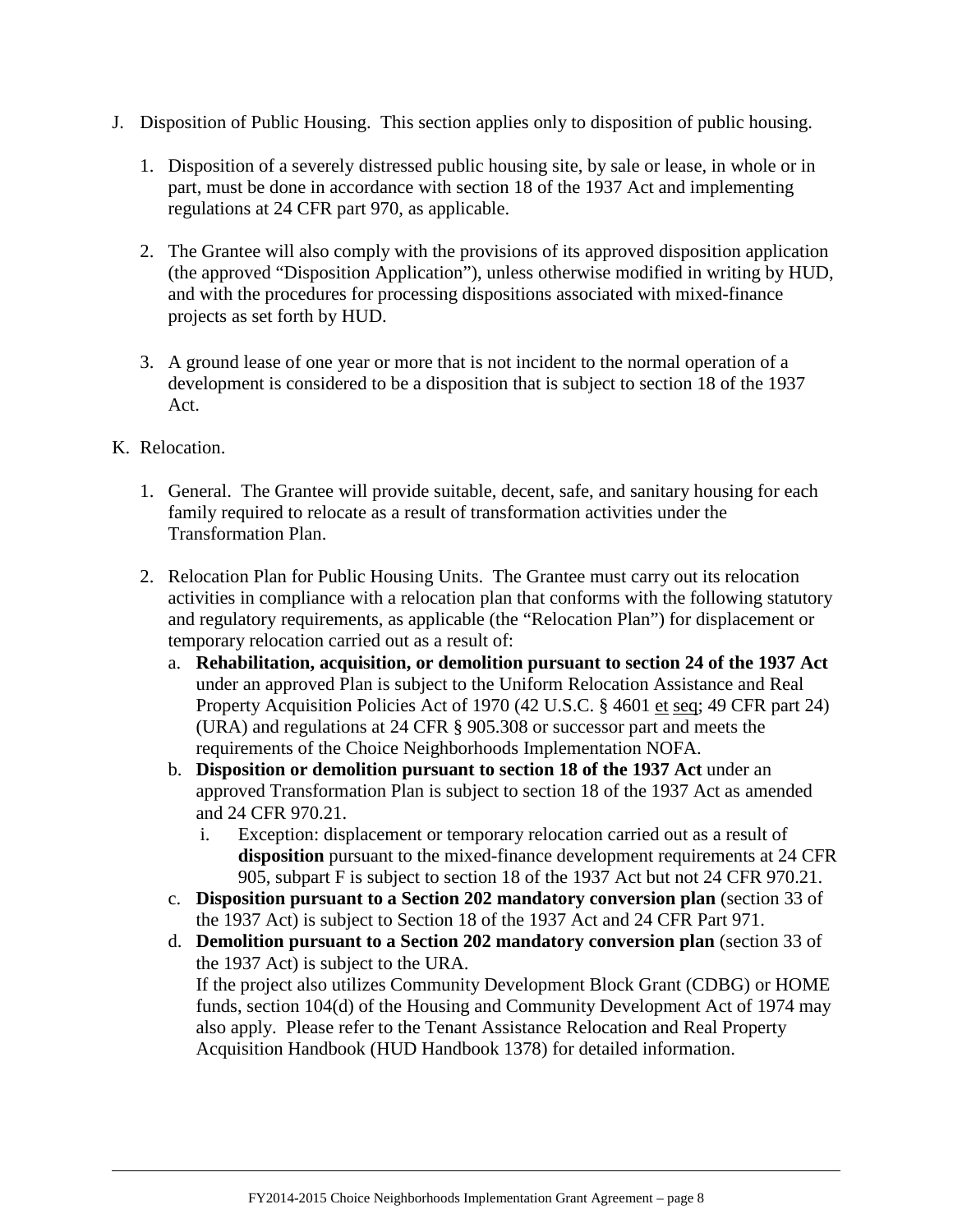- 3. Relocation Plan for Non-Public Housing Units. Except for displacement resulting from demolition or disposition activities subject to section 18 of the 1937 Act, projects involving real property acquisition, rehabilitation or demolition are subject to the URA and the requirements of the Choice Neighborhoods Implementation NOFA. For projects subject to a project-based section 8 HAP contract, the Grantee will (i) secure or cause to be secured temporary replacement housing for displaced families; will ensure that (ii) the temporary housing is available for the entire duration of the displacement period; and (iii) the housing meets the requirements of 24 CFR Part 5, Subpart G ("Physical Condition Standards and Inspection Requirements") and 24 CFR Part 200 Subpart P ("Physical Condition of Multifamily Properties") at the beginning of and throughout the displacement period. To satisfy this requirement, the Grantee is encouraged to adopt the model and the related procedures in Housing Handbook 4350.1 REV-1 CHG-2, Chapter 38 ("Multifamily Emergency/Disaster Guidance"), section 38-32 C ("Section 8 Pass Through") for the temporary relocation of section 8-assisted families necessitated by a natural disaster or other emergency. Based on this model and the related procedures, the Grantee is authorized to enter into a temporary lease for a unit in the same locale that meets the foregoing regulatory requirements on behalf of a displaced section 8-assisted family. During this period, the Owner of a property subject to a project-based section 8 HAP contract ("Owner"), whether the Owner is the Grantee or one of the Grantee's partners, may voucher for the contract rent for that unit on a temporary basis. The Owner pays no more than the contract rent on the temporary dwelling until the resident's permanent rental unit has been restored to habitable condition and the Owner notifies the resident that they may resume occupancy of their former unit. The resident is still responsible for the resident's share of the rent. Should the displaced resident fail to return, the Owner may rent the repaired unit to an eligible section 8 applicant. Before doing so, however, the Owner must inform the resident in writing that their assistance is terminated. In the event that the Owner rents the unit to an eligible section 8 applicant, the Owner must first terminate the "pass through" lease that the Owner executed on behalf of the displaced resident. In addition, should the temporarily relocated resident move from the temporarily leased unit before their permanent rental unit is repaired and made available for their return, the Owner can no longer voucher for the temporary unit and the resident is considered permanently housed. (See Housing Handbook 4350.1 REV-1 CHG-2, Chapter 38 ("Multifamily Emergency/Disaster Guidance"), section 38-32 C ("Section 8 Pass Through")).
- L. Acquisition.
	- 1. Acquisition Proposal. A PHA must submit an acquisition proposal to HUD for review and approval prior to acquisition in accordance with 24 CFR 905.608 when a PHA determines that it is necessary to acquire vacant land for development of public housing through new construction, using public housing funds. This acquisition approval must be submission of a development proposal under 24 CFR 905.606.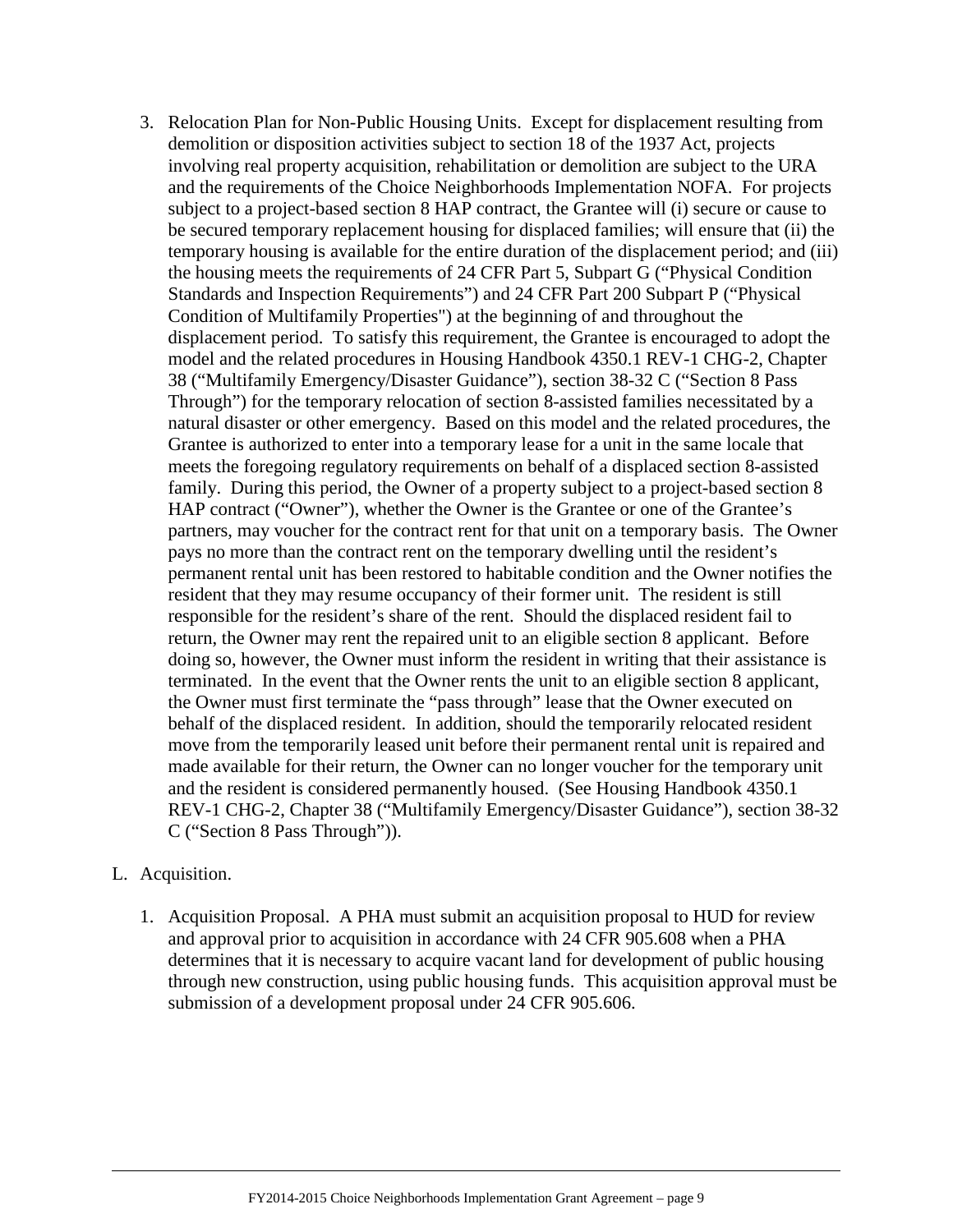- 2. Land for Replacement Units outside the target neighborhood. For acquisition of land for replacement housing outside the target neighborhood, you must comply with 24 CFR 905.602 (site and neighborhood standards).
- 3. Land for Economic Development-Related Activities. Acquisition of land for this purpose is eligible if the activities specifically promote the economic self-sufficiency of residents of the neighborhood, such as construction or rehabilitation of parks and community gardens, environmental improvements; or promoting economic development, such as development or improvement of transit, retail, community financial institutions, public services, facilities, assets or other community resources. Limited infrastructure and site improvements associated with development retail, commercial, or office facilities, such as rough grading and bringing utilities to (but not on) the site, are eligible activities with prior HUD approval. You may request an amount not to exceed 15 percent of the total Choice Neighborhoods grant to pay the costs of non-housing capital costs as described above for Critical Community Improvements.
- M. Supportive Services. The Grantee must plan for and provide current public and assisted housing residents, relocated public and assisted housing residents, and returning and new public and assisted housing residents with supportive services for the term of the Grant Agreement. Supportive Services programs and services must be carefully planned so that they will be sustainable after the Choice Neighborhoods grant period ends. The Grantee is responsible for tracking and providing Supportive Services programs and services to baseline and revitalization development residents. Baseline residents are those residents that lived in the targeted redevelopment site at the time of application for this Choice Neighborhoods grant. The grantee and HUD will also work together to track the experiences and changing characteristics of revitalization development residents who live at the revitalized site. Supportive Services activities must be well integrated with the physical development process, both in terms of timing and the provision of facilities to house on-site service and educational activities. The Grantee should provide final outcomes and metrics on Supportive Services as identified in the Transformation Plan. The Grantee will report to HUD on those outcomes and measure progress using those metrics as discussed in Article XII. HUD will use these reports to determine if the Grantee has met their supportive service requirements as listed in their Transformation Plan. To the extent that the Grantee proposed Supportive Services to the surrounding neighborhood residents as part of the application, public housing and HUD assisted housing resident Supportive Services should be tracked in the same way or as proposed in the application.
	- 1. Funding. Consistent with sections 24(d)(1)(L) and 24(j)(3) of the 1937 Act and the Choice Neighborhoods Implementation NOFA, the Grantee may use an amount up to 15 percent of the total Choice Neighborhoods Grant to pay the costs of community and supportive service programs. The Grantee may spend additional sums on community and supportive services programs using donations, HUD funds made available for that purpose, or other Grantee funds.
	- 2. Supportive Services Endowment Trust. The Grantee may deposit up to 15 percent of the Choice Neighborhoods Grant amount (the maximum amount of the grant allowable for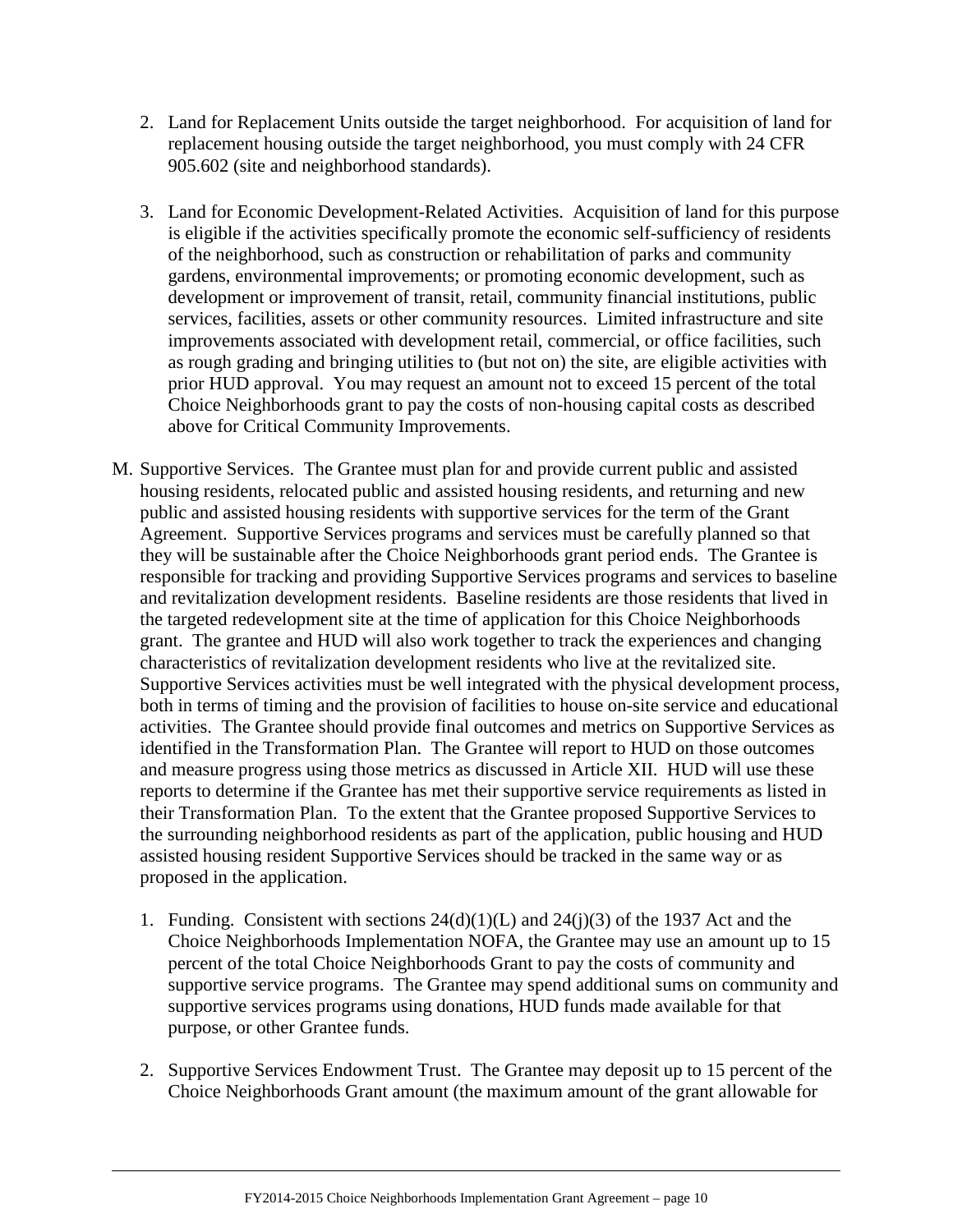Supportive Services programs) into an endowment trust to provide Supportive Services activities (the "Endowment Trust").

- a. The Grantee may not draw down funds provided under this Grant Agreement for deposit into an Endowment Trust until it has a HUD-approved Endowment Trust plan and has executed with HUD an addendum to this Grant Agreement (the "Choice Neighborhoods Endowment Trust Addendum"), as directed by HUD. The Choice Neighborhoods Endowment Trust Addendum establishes the requirements governing the establishment, operation, and management of an Endowment Trust.
- b. In reviewing the amount of the Grantee's proposed allocation of Choice Neighborhoods Grant funds to an Endowment Trust, HUD will take into account the Grantee's demonstrated ability to pay for current Supportive Services activities with Choice Neighborhoods or other funds, and the projected long-term sustainability of the Endowment Trust to carry out such activities.
- c. Endowment Trust funds (including any non-Choice Neighborhoods funds donated or otherwise made available to the Endowment Trust, and any interest earned on Choice Neighborhoods and non-Choice Neighborhoods funds) may only be used for eligible and necessary Supportive Services activities.
- 3. Although targeted housing residents must be the primary beneficiary of Supportive Services, Supportive Services provided to the surrounding neighborhood residents, beyond public and HUD assisted housing residents, are an eligible use of funds.
- N. Administration, Fees and Costs. Reasonable costs for administration, planning, technical assistance, and fees and costs, as established by the Cost Control and Safe Harbor Standards guidance dated April 9, 2003, or successor document. These costs are limited to the costs of implementing the Transformation Plan, as specifically approved by HUD, such as fees for architectural and engineering work, program management (if any), and reasonable legal fees. You may not use Choice Neighborhoods Implementation Grant funds to pay for any implementation activities carried out on or before the date of the letter announcing the award of the Choice Neighborhoods Grant.
- O. Right of Return. Each tenant who wishes to return to the on-site or off-site replacement housing may return if the tenant was lease-compliant at the time of departure from the housing prior to relocation and continued to remain lease-compliant during the relocation period. This is a Choice Neighborhoods program requirement and not related to benefits provided in accordance with the URA. A returning tenant shall be provided a preference for occupancy of on-site or off-site replacement units before such units are made available to any other eligible households, or the tenant may choose to retain tenant-based voucher assistance, subject to appropriations and availability, provided under section 8(o) of the United States Housing Act of 1937 for relocation from the properties revitalized under this Grant Agreement. These preferences are retained even if the resident has already received permanent relocation benefits. This preference applies to residents that were relocated due to the redevelopment activity and remains available until the initial lease-up of the new units. Residents that voluntarily move prior to relocation do not have this right to return preference. Prior written approval for any new tenant-based voucher assistance, including but not limited to Tenant Protection Vouchers, is required prior to Grantee obtaining voucher assistance. If a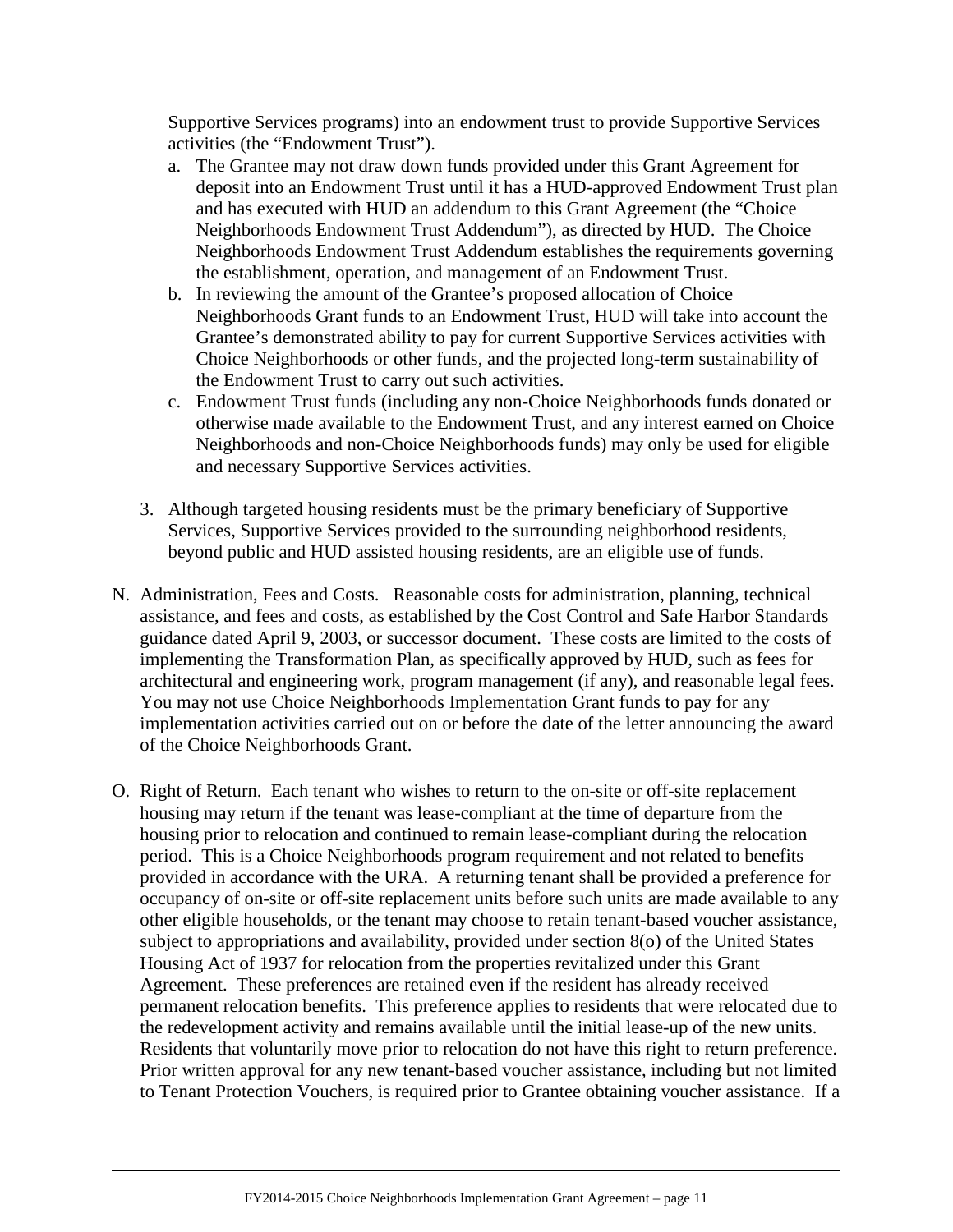household is "rightsized" (e.g. splits into two separate households) through the relocation resulting from Choice Neighborhoods, the original head of household will have the right to return. Once all of the original residents have been housed, the Grantee is required to offer the second household any units that are available. If no units are available, then the second household will be moved to the top of the waiting list. Both the original household and the second household are required to be lease-compliant at the time of relocation and throughout relocation.

- P. Site and Neighborhood Standards for Replacement Housing.
	- 1. Grantee's Election of Requirements. A Grantee , at its election, separately with regard to each site it proposes, will comply with the development regulations regarding Site and Neighborhood Standards (24 CFR § 905.602), or with the Site and Neighborhood Standards contained in this Article.
	- 2. On-Site Replacement Housing (i.e. on the target housing site and/or in the target neighborhood). Because the objective of the Choice Neighborhoods program is to alleviate distressed conditions at the targeted development and in the target neighborhood, replacement housing under Choice Neighborhoods that is located within the target neighborhood will not require approval by HUD under Site and Neighborhood Standards.
	- 3. Off-site Replacement Housing (i.e., outside of the target neighborhood but within the metropolitan area up to 25 miles from the target housing site). Replacement housing outside the target neighborhood must:
		- a. offer access to economic opportunities and public transportation and be accessible to social, recreational, educational, commercial, health facilities and services, and other municipal services and facilities that are comparable to those that will be provided in the target neighborhood; and
		- b. be located neither in areas of minority concentration nor in areas with a poverty rate above 40 percent. A neighborhood of minority concentration is a Census tract or other defined geographic area in which the percentage of residents who are racial or ethnic minorities is at least 20 percentage points higher than the percentage of minority residents in the Metropolitan Statistical Area (MSA) (or jurisdiction not in a MSA) as a whole. In MSAs (or jurisdictions not in MSAs) in which the majority of residents are racial or ethnic minorities, HUD will consider and rely on all relevant information to determine whether the neighborhood proposed for replacement housing will lead to the creation of more inclusive and integrated housing in opportunity-rich neighborhoods.
- Q. Research and Evaluation Cooperation. HUD and its contractors shall perform research and evaluation activities on the Choice Neighborhoods program, including interviews with the Grantee and community, review of grantee documents and data, surveys of assisted households and neighborhood residents, and documentation of changing physical conditions in the buildings and neighborhood. The Grantee shall make all reasonable efforts to cooperate with HUD and its contractors in carrying out these activities, including but not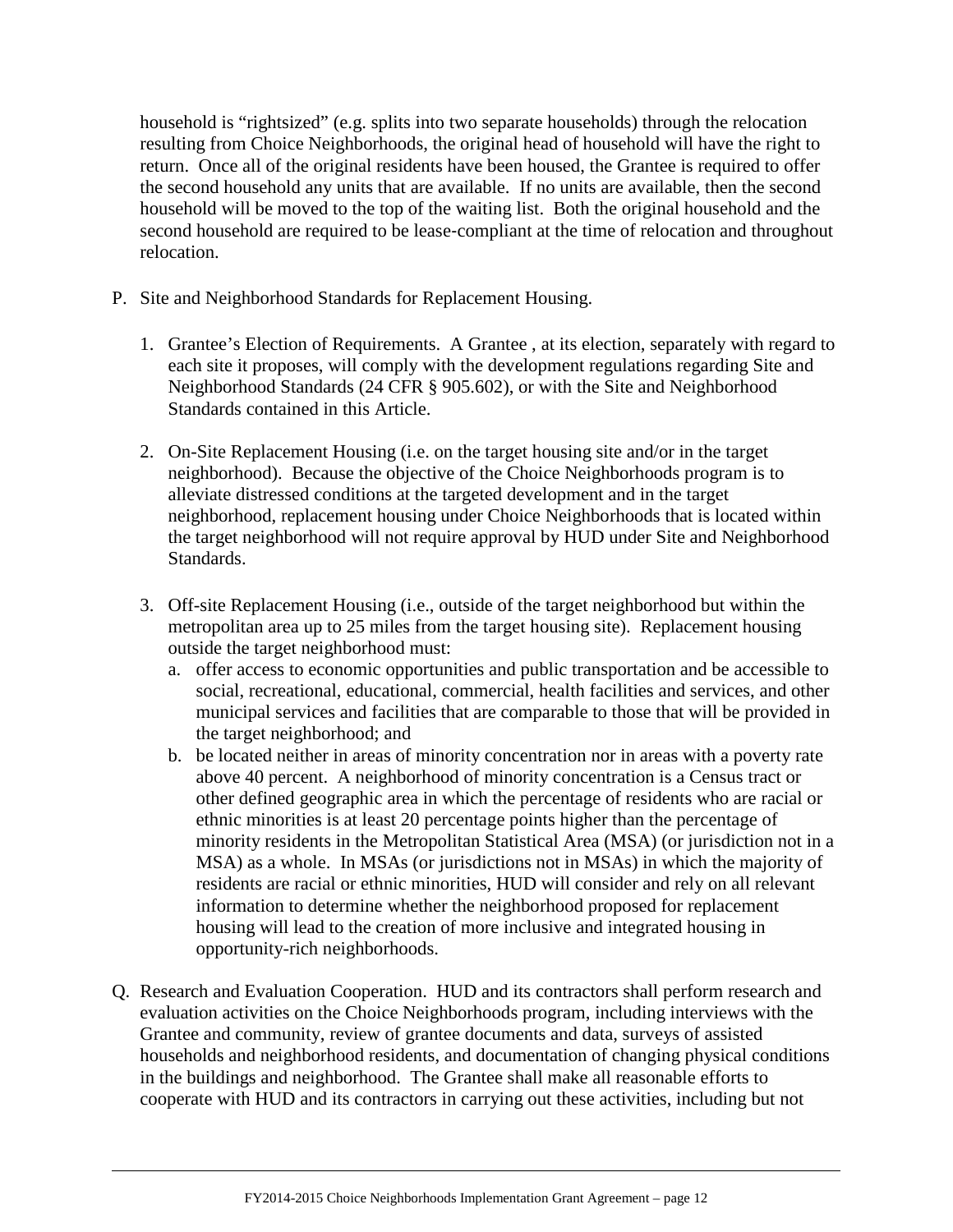limited to facilitating interviews of Grantee's staff and partners, providing HUD's contractor with access to observe community meetings; to data systems, documents, and assisted and public housing residents; and to buildings for conducting physical inspections.

- R. Operation and Management Principle and Policies, and Management Agreement for PHAs. Grantee must develop a Management Agreement that describes their operation and management principles and policies for their public housing units. Grantees and their procured property manager, if applicable, must comply (to the extent required) with the provisions of 24 CFR part 966 in planning for the implementation of the operation and management principles and policies described below.
	- 1. Rewarding work and promoting family stability by promoting positive incentives such as income disregards and ceiling rents;
	- 2. Instituting a system of local preferences adopted in response to local housing needs and priorities, e. g., preferences for victims of domestic violence, residency preferences, working families, and disaster victims. Note that local preferences for public housing must comply with Fair Housing requirements at 24 CFR 960.206. No preference should lead to disparate negative impact on any Fair Housing Act protected class;
	- 3. Lease requirements that encourage self-sufficiency by promoting involvement in the resident association, performance of community service, participation in self-sufficiency activities, and transitioning from public housing;
	- 4. Implementing site-based waiting lists that follow project-based management principles for the redeveloped public housing. Note that site-based waiting lists for public housing must comply with Fair Housing requirements at 24 CFR 903.7(b)(2);
	- 5. Strictly enforcing lease and eviction provisions;
	- 6. Implementation of defensible space principles and the installation of physical security systems such as surveillance equipment, control engineering systems, etc. to improve the safety and security of residents;
	- 7. Enhancing ongoing efforts to eliminate drugs and crime from neighborhoods through collaborative efforts with federal, state, and local crime prevention programs and entities.
- S. Lobbying. The Grantee hereby certifies that no funds provided under this Grant Agreement will be expended for lobbying activities, as prohibited by Section 319 of Public Law 101-121 (which prohibits recipients of Federal contracts, grants, and loans from using appropriated funds for lobbying the Executive or Legislative Branches of the Federal Government), and implemented for HUD at 24 CFR part 87, as the same may be amended from time to time. The Grantee will disclose promptly any commitment or expenditure of non-appropriated funds for lobbying activities if those activities would be prohibited if paid with appropriated funds.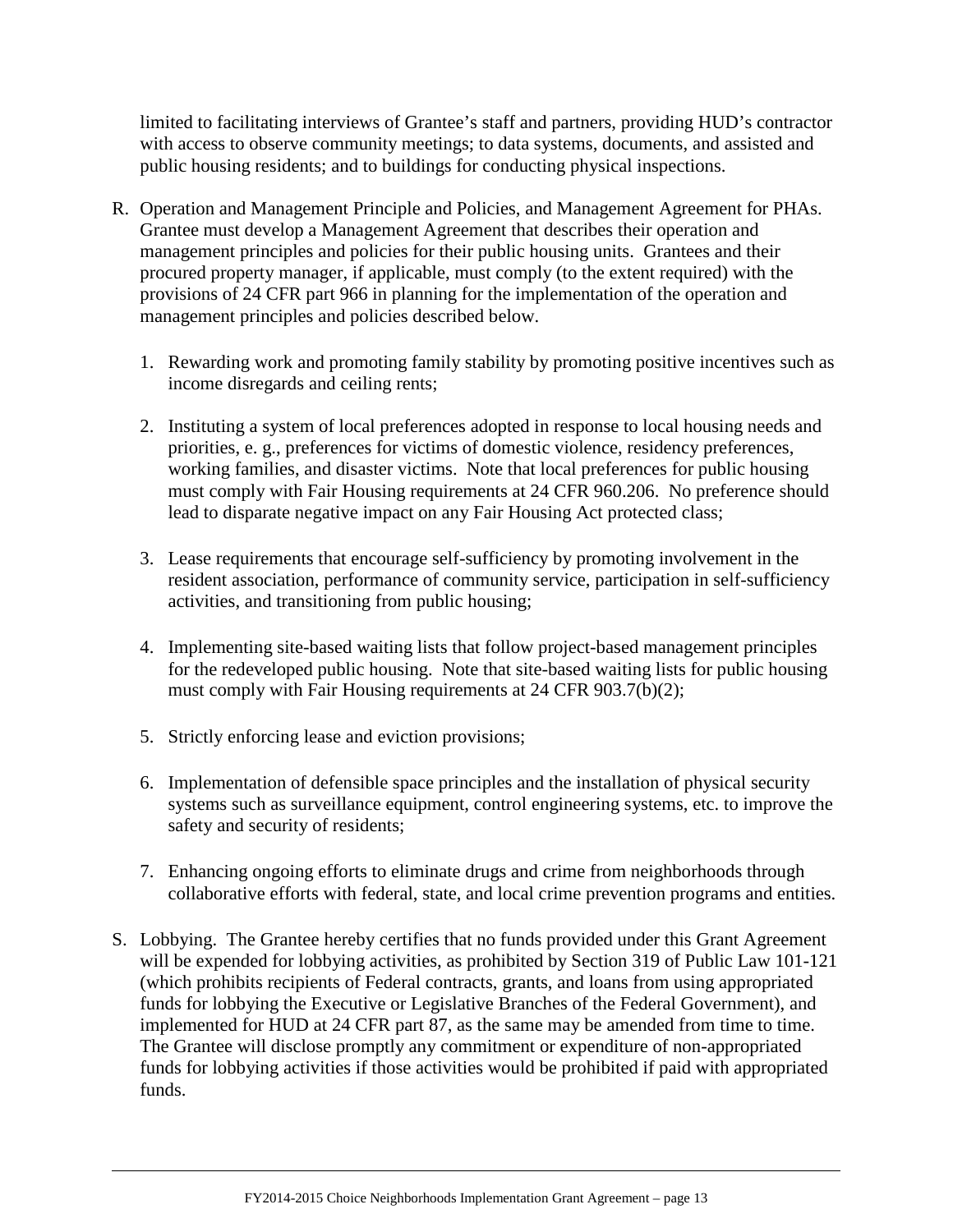#### <span id="page-14-0"></span>**ARTICLE V. Changes to the Transformation Plan**

- A. Changes Requiring Prior HUD Approval. If the following activities in the application are to be modified or amended, the Grantee must request and obtain prior written HUD approval:
	- 1. the Program Schedule. The Grantee must inform HUD immediately, in writing, of any problems, delays or adverse conditions that will impair materially the Grantee's ability to comply with the Program Schedule, and include a statement of action taken, or proposed to be taken, and any assistance needed to resolve the situation. HUD must approve any proposed changes to the Program Schedule that would modify any date or time period.
	- 2. the form of program oversight or governance;
	- 3. the overall strategy for community involvement;
	- 4. the approved disposition;
	- 5. the approved demolition;
	- 6. the Housing plan, including the total number of housing units to be developed or rehabilitated (whether or not there is an associated budgetary revision requiring prior approval), the unit mix, the location of housing, the design, or any other changes that materially affect the Transformation Plan;
	- 7. the plan for Critical Community Improvements projects;
	- 8. changes in any Choice Neighborhoods Budget or phase budget that propose an increase or decrease in any line item, except as permitted by Article VI;
	- 9. an extension of the period of availability of the Choice Neighborhoods Grant funds provided under this Grant Agreement, not to go beyond the statutory timeframes;
	- 10. changes in the entities or individuals, including any key partners specified in the Transformation Plan as having key responsibilities for carrying out the Transformation Plan (or any component(s) of the Transformation Plan). Subgranting, subcontracting or otherwise obtaining the services of a third party to perform activities that are central to the purposes of the Transformation Plan will constitute such a change in entities or individuals; and
	- 11. changes requested by a subgrantee that relate to any of the itemized categories listed in paragraph (A) of this Article.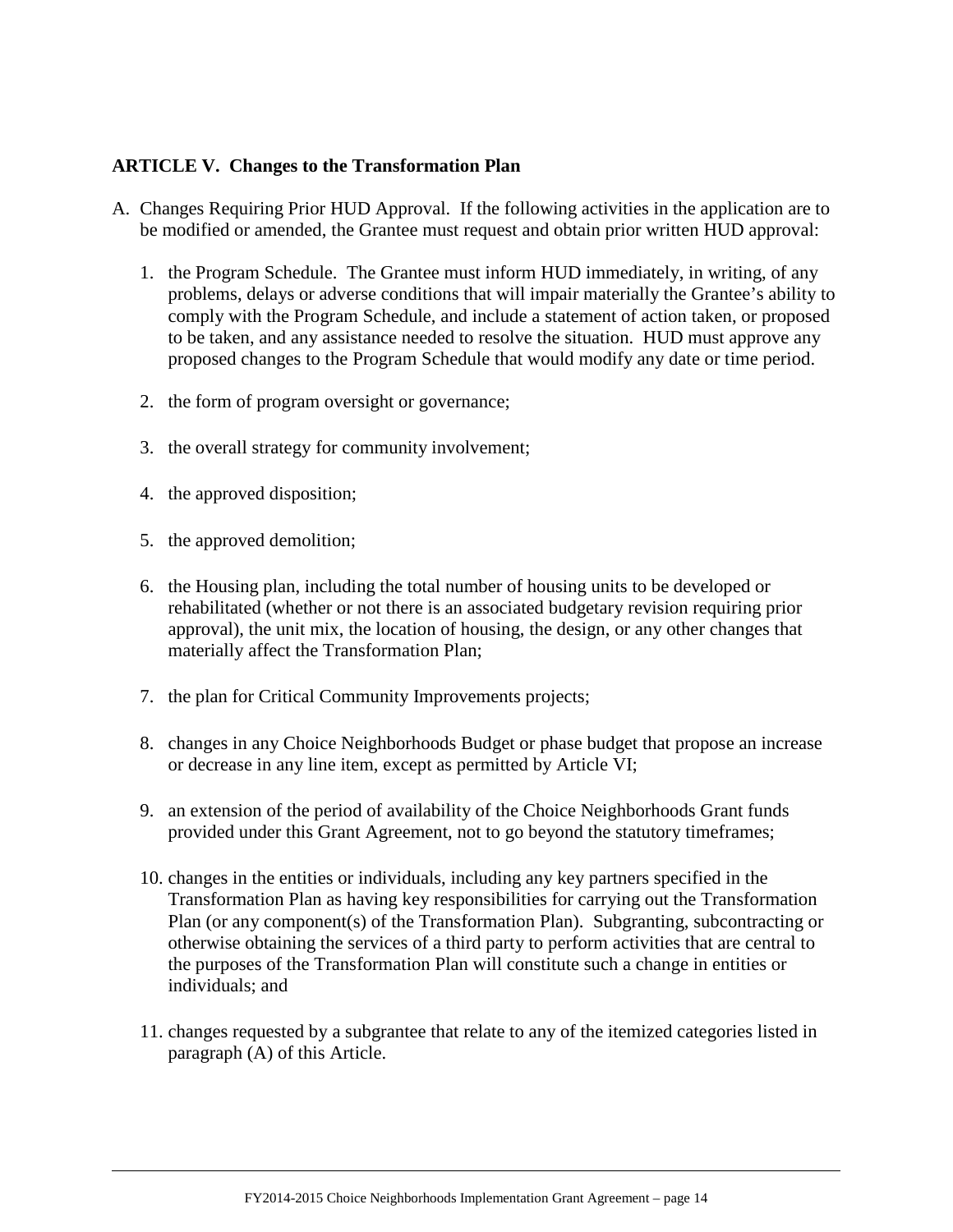- B. Changes Requiring Grant Agreement Amendment. For the following types of revisions to the Transformation Plan, the Grantee must submit a written request to HUD and must receive HUD's written authorization prior to making any such changes:
	- 1. change in the total dollar amount of the grant; and/or
	- 2. change in the Development for which funds provided under this Grant Agreement are made available.

Upon HUD's written approval, the change will be implemented by the execution of an amendment to this Grant Agreement, and shall consist of a revised Form HUD-1044 if there is a change in the dollar amount of the grant.

- C. Waiver Requests.
	- 1. Standard for Approval. The activities to be conducted under this Grant Agreement are subject to the terms of this Grant Agreement and the Choice Neighborhoods Requirements. Nevertheless, HUD seeks innovative solutions under the Choice Neighborhoods Program to the long-standing problems of severely distressed public and assisted housing developments located in neighborhoods of concentrated poverty, and will consider granting a waiver of specific regulatory requirements, provided that:
		- a. such a waiver would be consistent with applicable statutory requirements; and
		- b. the Grantee is able to demonstrate good cause to support HUD's granting of such a waiver.
	- 2. Waiver Request Procedure. If the Grantee wants HUD to approve a waiver of a regulatory requirement, it must submit a request with sufficient information and justification to enable HUD to make a determination of good cause for granting any such request to deviate from existing regulations. Until such time as the Grantee requests and HUD, in its discretion, approves any such requests in writing, the Grantee does not have authority to implement the activities described in the Choice Neighborhoods Application to which the request for approval applies (or for which a request for approval is needed).

## <span id="page-15-0"></span>**ARTICLE VI. Choice Neighborhoods Budget and Funding Requests**

- A. Budget. The Grantee must ensure that funds provided under this Grant Agreement are expended in accordance with the Choice Neighborhoods Requirements and a Choice Neighborhoods Budget. Each Grantee must submit to HUD for approval a Choice Neighborhoods Budget as part of the Post Application Submissions. The Choice Neighborhoods Budget allocates ALL Choice Neighborhoods Grant funds into Budget Line Items. The Choice Neighborhoods Budget will serve as the primary budget and may be subject to revision.
- B. Budget Form. Each budget submitted in accordance with paragraph (A) of this Article must be submitted on the Choice Neighborhoods Budget Form (form HUD-53236). Part I must be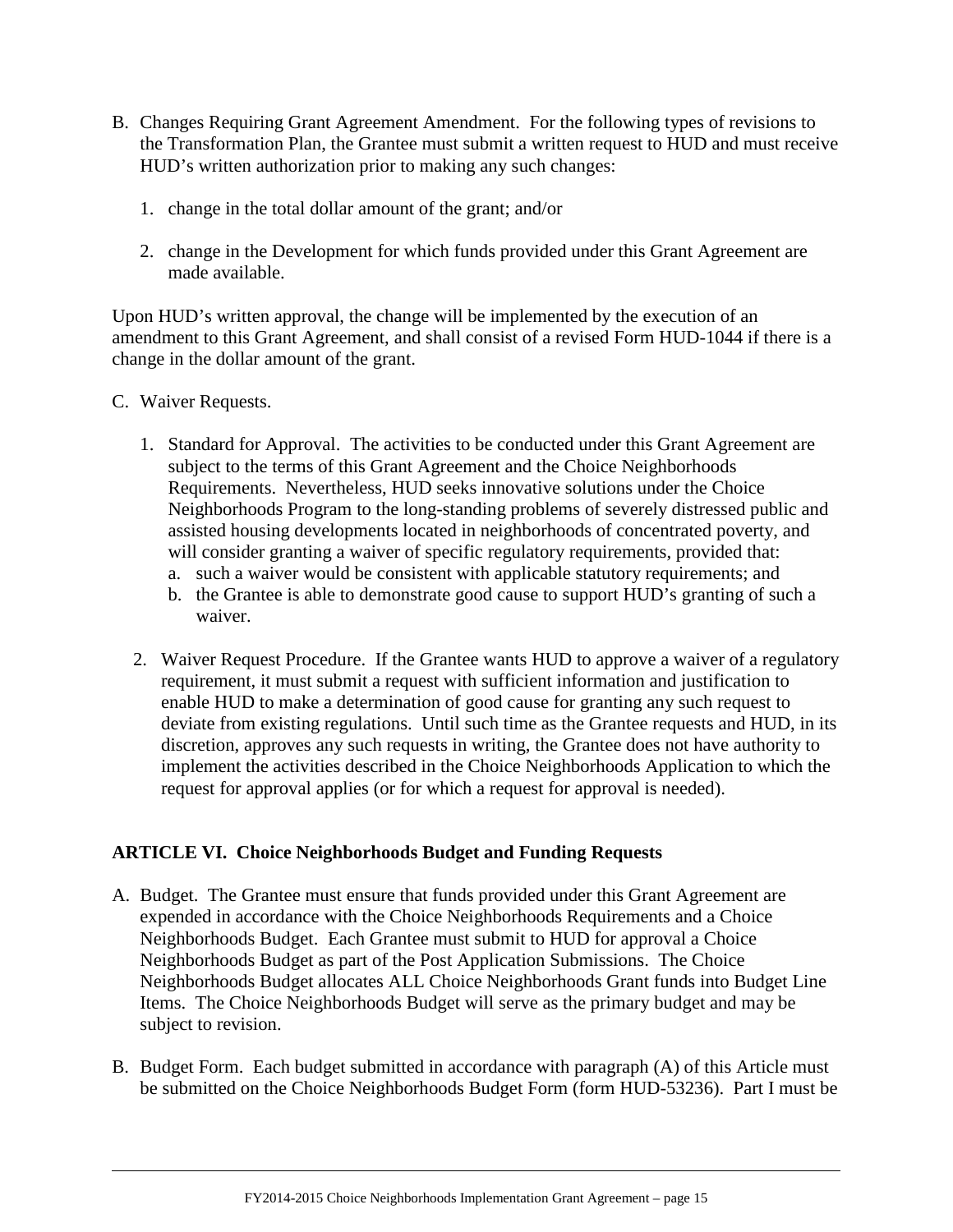signed and dated by the Lead Grantee, and Part II must include a detailed description of the uses of the funds. Grantees should also track their leveraged fund expenditures and maintain this information on file should HUD request it.

- C. Pre-Grant Agreement Execution Costs. After the execution of this Grant Agreement, the Grantee may include in its Choice Neighborhoods Budget, and the Grantee may draw down funds for, costs that were incurred prior to execution of this Grant Agreement, provided that such costs were incurred after the Grant Award Date, are directly associated with the activities to be funded under this Choice Neighborhoods Grant, and are approved as reasonable and eligible by HUD.
- D. Predevelopment Costs.
	- 1. Funding Requests. The Grantee may request a Choice Neighborhoods Grant funds for predevelopment costs by submitting the Choice Neighborhoods Budget to HUD. Funds may be drawn down for eligible Predevelopment Costs (as defined in subparagraph (2) below), subject to receiving HUD approval and the requirement for an environmental review in accordance with the provisions of this Grant Agreement.
	- 2. Eligible Predevelopment Costs. Eligible predevelopment costs ("Predevelopment Costs") may include funds for:
		- a. administration costs related to having additional and/or existing staff work on the Choice Neighborhoods Grant;
		- b. fees and costs related to procuring goods and services from third parties in connection with eligible predevelopment activities such as architectural and engineering  $(A&E)$ fees;
		- c. resident relocation;
		- d. supportive services costs, including costs dedicated to case management and services;
		- e. costs associated with carrying out environmental reviews, in accordance with 24 CFR § 58.23; and
		- f. site remediation and demolition costs, provided that HUD has notified the Grantee in writing of the approval.
	- 3. Predevelopment Funds. Upon review and approval of the Choice Neighborhoods Budget as described in this Article, HUD will make the approved predevelopment funds available to the Grantee for drawdown in LOCCS. The Grantee will ensure that the funds are expended in conformance with the HUD-approved Predevelopment Budget.
- E. Program Income. Program Income is defined in 24 CFR § 85.25, or successor regulation. If the Grantee receives program income:
	- 1. prior to grant closeout program income from repayment of loans, sale of homeownership units, and/or other sources:
		- a. must be reinvested in the Development or neighborhood and used for Choice Neighborhoods eligible purposes, unless otherwise approved by HUD; and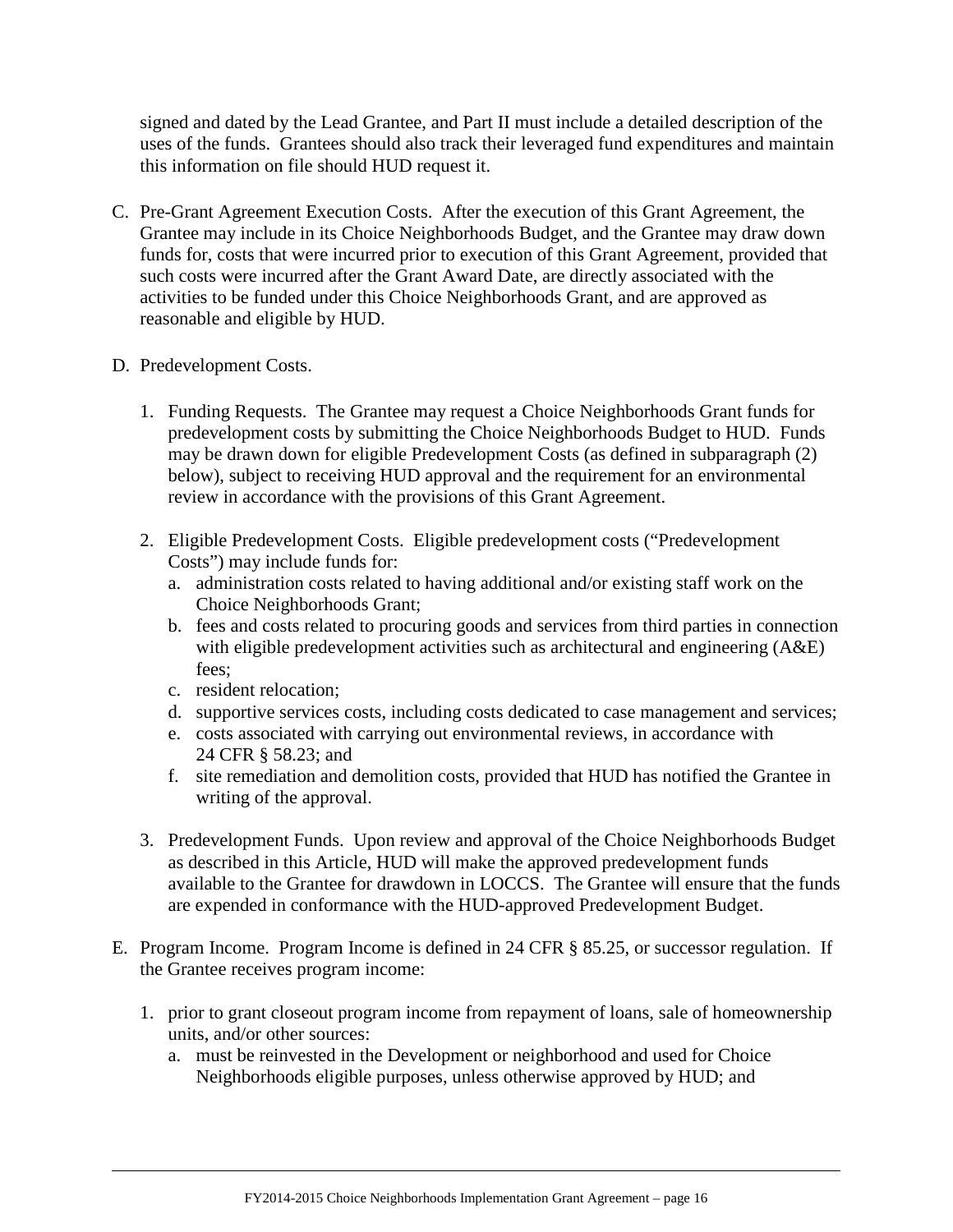- b. must be used for eligible activities authorized under this Grant Agreement before the Grantee may draw down additional cash payments from the Choice Neighborhoods Grant.
- 2. after grant closeout, program income from repayment of loans, sale of homeownership units, and/or other sources the program income must be reinvested in the Development or neighborhood and used for Choice Neighborhoods eligible purposes. Before the grant is closed out, Grantee will provide a plan to HUD for how program income will be reinvested, in a form and substance that is acceptable to HUD. HUD will determine with the Grantee what the sources of program income are.

The language of this provision, article VI (E)(2), shall survive grant close-out and termination of this Grant Agreement.

# <span id="page-17-0"></span>**ARTICLE VII. Project Drawdowns**

- A. LOCCS Payment System. Consistent with 2 CFR Part 200, the Grantee will request all drawdowns of Choice Neighborhoods Grant funds under the Line of Credit Control System (e-LOCCS), unless and until another payment system is designated by HUD. The Grantee will comply with all rules, guidelines, and notices established for Choice Neighborhoods under LOCCS, or any substitute system, in connection with any drawdown of Choice Neighborhoods Grant funds. If HUD designates a different payment system, it will be based upon the provisions of 2 CFR § 200.305.
- B. Drawdowns.
	- 1. The Grantee may draw down Choice Neighborhoods Grant funds for a Budget Line Item (BLI) in an amount up to 100 percent of the amount of that BLI that HUD has approved and made available for drawdown.
	- 2. Any request for funds in excess of 10 percent of the entire grant amount in any month must be approved by HUD. The Grantee must submit copies of the invoices supporting the drawdown amount to the Team Coordinator for review.
- C. Drawdown Consequences of Default.
	- 1. Withholding of Payments. HUD may withhold payments in accordance with 24 CFR § 200.338.
	- 2. Grantee Representations. Each drawdown request by the Grantee will constitute, and be deemed to be, a representation that the Grantee is not in default under this Grant Agreement (except as the Grantee previously may have disclosed to HUD in writing).
	- 3. Overdue Reports. HUD may elect to suspend draws under this Grant Agreement during any period in which the Grantee has failed to file with HUD any quarterly report.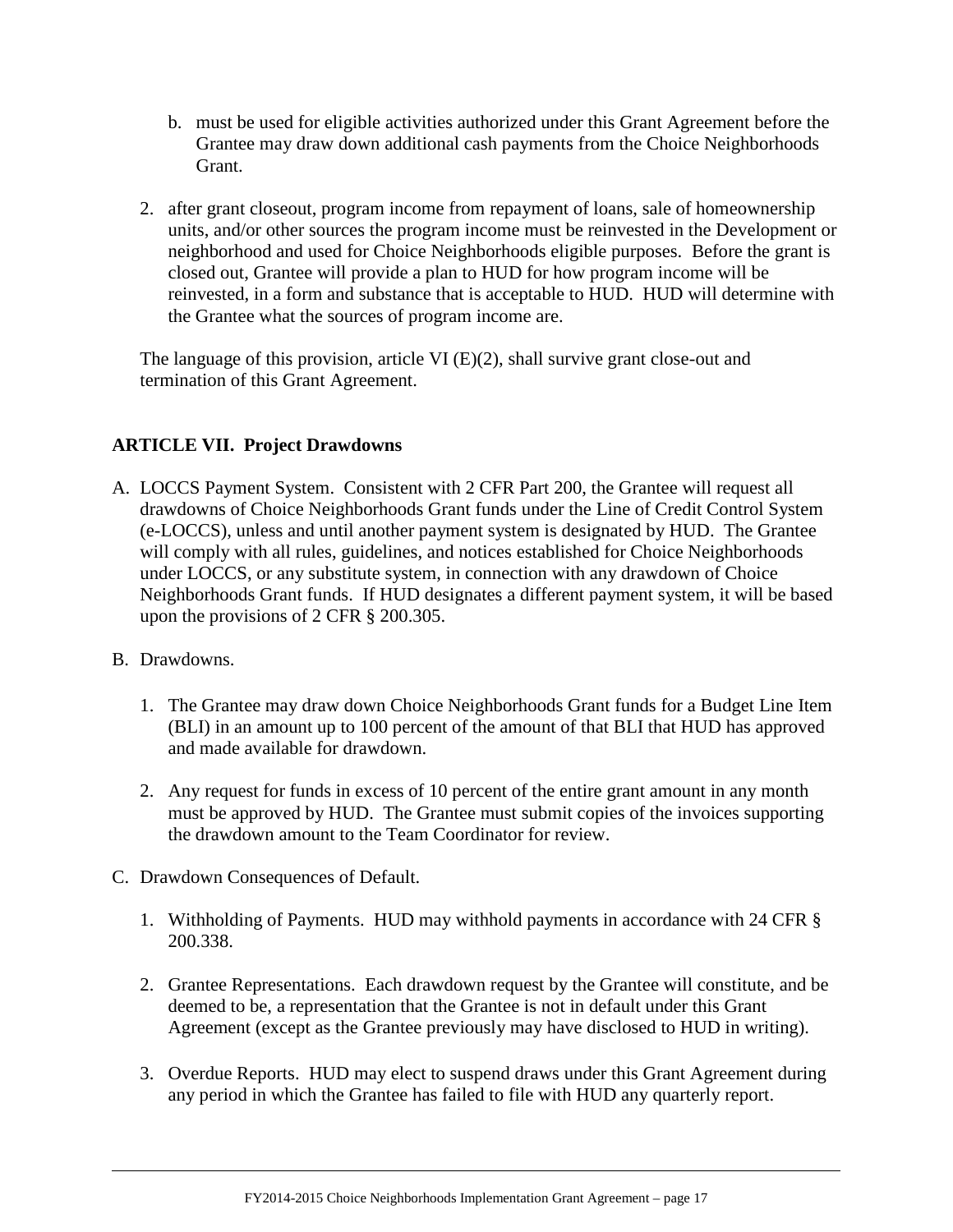# <span id="page-18-0"></span>**ARTICLE VIII. Matching and Leveraged Funds**

- A. Match Requirements. In accordance with section 24(c) of the 1937 Act (42 U.S.C.  $1437v(c)$ ),
	- 1. Grantee must have secured a match in the amount of 5 percent of the grant amount in cash or in-kind donations.
	- 2. Additional Supportive Services Match. The lesser of that provided for in your Transformation Plan or up to 15 percent of the Choice Neighborhoods grant may be used for supportive services activities. However, if the Grantee is using more than 5 percent of the grant funds for supportive services activities, funds (cash or in-kind donations) from sources other than Choice Neighborhoods must secured for the amount between 5 and 15 percent of the grant that Grantee will use for supportive services activities. These resources must be NEW commitments in order to be counted for match.
- B. Match Donations and Leverage Resources. Grantee shall keep documentation on matching and leveraged funds during the term of this Grant Agreement and shall provide this documentation in a format acceptable to HUD upon request by HUD, until the closeout of this grant. The documentation should show that the funds are secured and the Grantee should keep records showing how those funds have been expended over time.

## <span id="page-18-1"></span>**ARTICLE IX. Grantees, Subgrantees and Contractors**

- A. General Grantee Responsibilities.
	- 1. Implementation Team. The Grantee agrees to promptly assemble a competent implementation team, if you have not already, to assist in working with the Grantee's partners and coordinating all phases of the implementation process.
	- 2. Choice Neighborhoods Requirements. The Grantee shall ensure that any entity to which it makes grant funds available will comply with the Choice Neighborhoods Requirements.
	- 3. Required Certifications.
		- a. The Grantee must ensure that all subgrantees and contractors execute an original document in the form of Exhibit A or B, as appropriate, to this Grant Agreement at the time the Grantee executes any contract with any subgrantee or contractor to provide goods or services under this Grant Agreement. The Grantee will retain the executed original certificate together with the executed contract documents.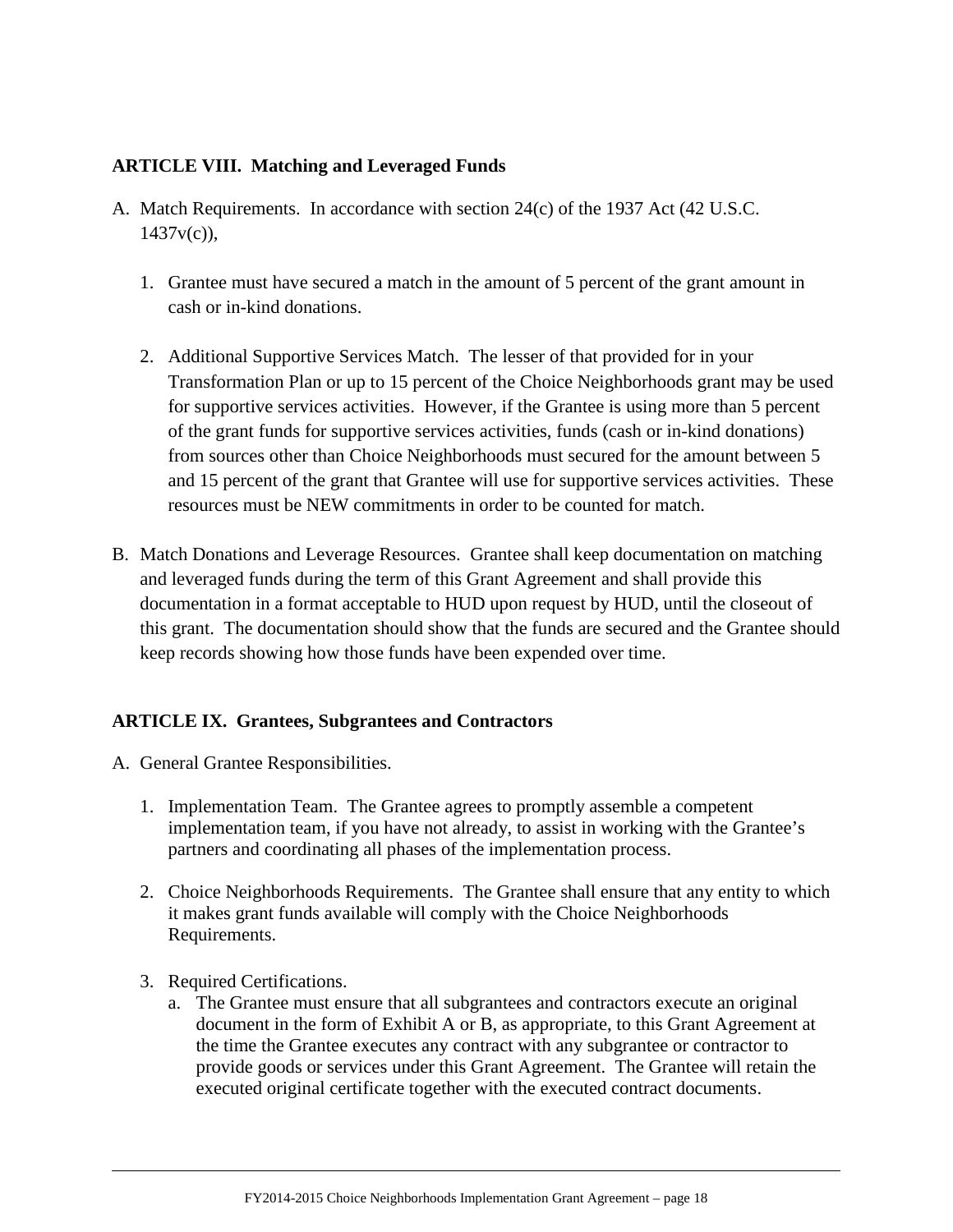- b. Grantees that are public housing authorities (PHA Grantee) must ensure that the requirements contained in the General Conditions for Non-Construction Form (Form 5370-C) are included in any solicitation in connection with non-construction contracts that will be made by the PHA Grantee and paid for with assistance under this Grant Agreement. Such conditions must also be included in any non-construction contract entered into by the PHA Grantee.
- c. Certifications required by 2 CFR 200.415.
- B. Administrative Requirements for Grantees. Public housing authority, local government, Indian tribe, and non-profit entity grantees are subject to 2 CFR Part 200.
- C. Administrative Requirements for Subgrantees and Related Agreements
	- 1. Public housing authority, local government, Indian tribe, and non-profit subgrantees are subject to the requirements of 2 CFR Part 200.
	- 2. For-profit subgrantees are subject to the requirements of 2 CFR Part 200, Subparts A-E. The Grantee is responsible for establishing audit requirements consistent with 2 CFR 200.501(h).
	- 3. Suspension and Debarment. Grantees are subject to the requirements of 2 CFR 200.212.
	- 4. Grantee Responsibilities Regarding Subgrantees. Grantees will be responsible for:
		- a. ensuring that subgrantees are aware of the requirements imposed upon them by Federal statutes, regulations, and this Grant Agreement;
		- b. ensuring that all subgrant agreements include any clauses required by Federal statutes and their implementing regulations and executive orders; and;
		- c. monitoring subgrantees' performance to ensure compliance with this Grant Agreement.
- D. Administrative Requirements for Contractors and Subcontractors and Related Contracts.
	- 1. Grantee Responsibilities Regarding Contractors and Subcontractors. Grantees that are subject to 2 CFR Part 200 as described in (B)(1) of this Article will be responsible for the following:
		- a. Grantee shall obtain the services of a for-profit entity through a competitive procurement under 2 CFR Part 200. However, if the Grantee can demonstrate to HUD that the services to be provided by the for-profit entity can be obtained only from that one source, the Grantee may request HUD approval to select the entity under a sole-source procurement in accordance with 2 CFR 200.230(f).
		- b. Consultant Services. Grantees shall obtain consultant services provided under an independent contractor relationship pursuant to 2 CFR Part 200.
	- 2. Trigger for the Submission of Contracts. Contract documents must be submitted to HUD for prior approval if required by 2 CFR Part 200, Subpart D, or if requested by HUD.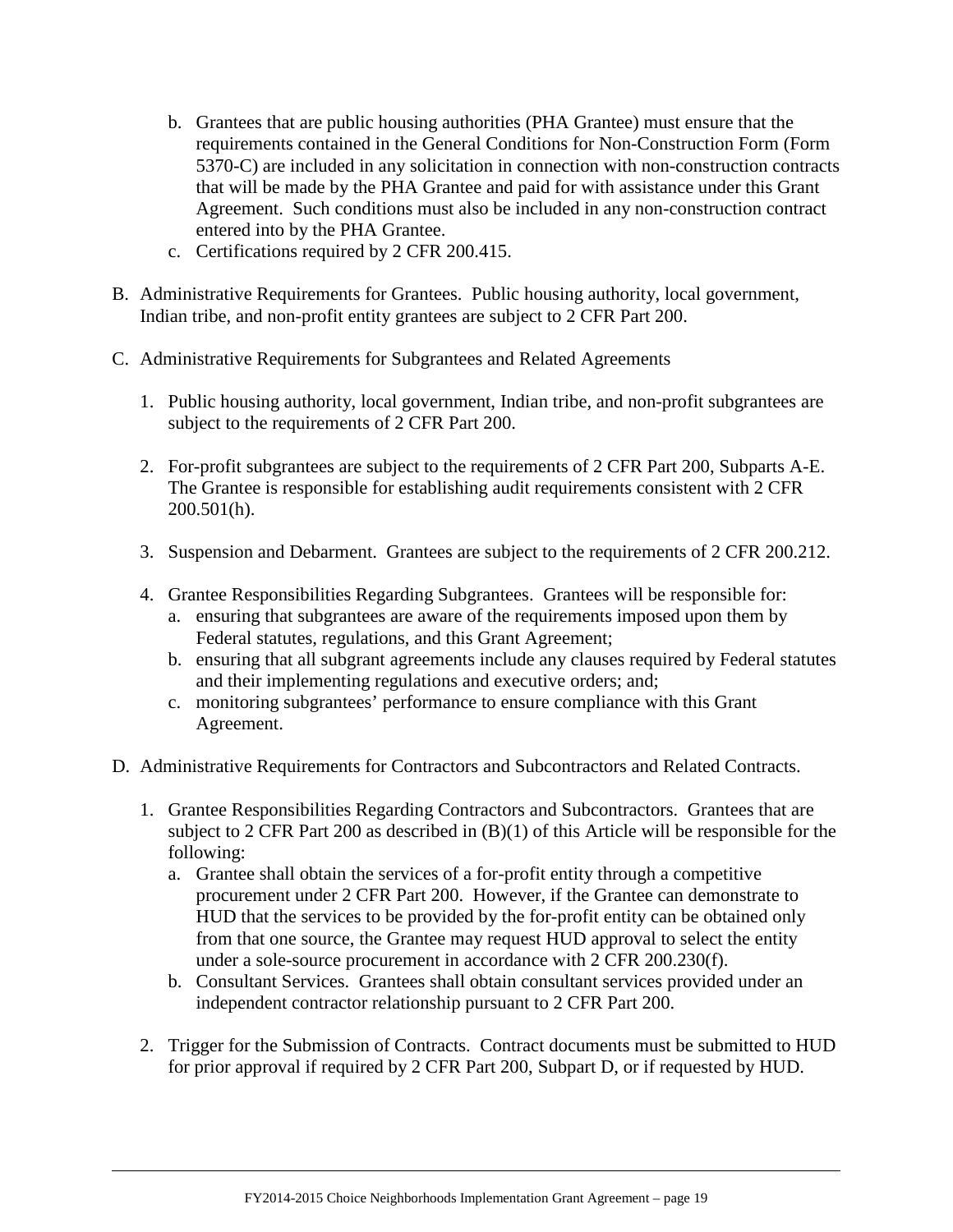Any modification of such contracts is also subject to HUD's written approval before execution.

3. Debarred or Suspended Parties. Grantees must comply with 2 CFR 200.212.

# <span id="page-20-0"></span>**ARTICLE X. No Third Party Rights**

The Grantee and HUD are the sole parties to this Grant Agreement and do not intend to create any third party beneficiaries to this Grant Agreement. Nothing in this Grant Agreement may be construed as conferring the status of third party beneficiary upon the residents; and in no event shall any entity other than the Grantee have direct rights to the Choice Neighborhoods funds provided for under this Grant Agreement.

# <span id="page-20-1"></span>**ARTICLE XI. Conflict of Interest**

- A. Prohibition. The Grantee shall comply with the conflict of interest requirements in 2 CFR 200.318. No person who is an employee, agent, officer, or elected or appointed official of the Grantee or member of his immediate family and who exercises any functions or responsibilities with respect to activities assisted under this Choice Neighborhoods Grant may have a direct interest in any contract, subcontract, or agreement with respect thereto, or the proceeds thereunder.
- B. HUD-Approved Exception.
	- 1. Standard. HUD may grant an exception to the prohibition in paragraph (A) of this Article on a case-by-case basis when it determines that such an exception will serve to further the purposes of Choice Neighborhoods and its effective and efficient administration.
	- 2. Procedure. HUD will consider granting a regulatory waiver only after the Grantee has provided a written request which provides a disclosure of the nature of the conflict, accompanied by:
		- a. an assurance that there has been public disclosure of the conflict;
		- b. a description of how the public disclosure was made; and
		- c. an opinion of the Grantee's attorney that the interest for which the exception is sought does not violate State or local laws.
	- 3. Consideration of Relevant Factors. In determining whether to grant a requested exception under paragraph (B) of this Article, HUD will consider the cumulative effect of the following factors, where applicable:
		- a. whether the exception would provide a significant cost benefit or an essential degree of expertise to the Transformation Plan that would otherwise not be available;
		- b. whether an opportunity was provided for open competitive bidding or negotiation;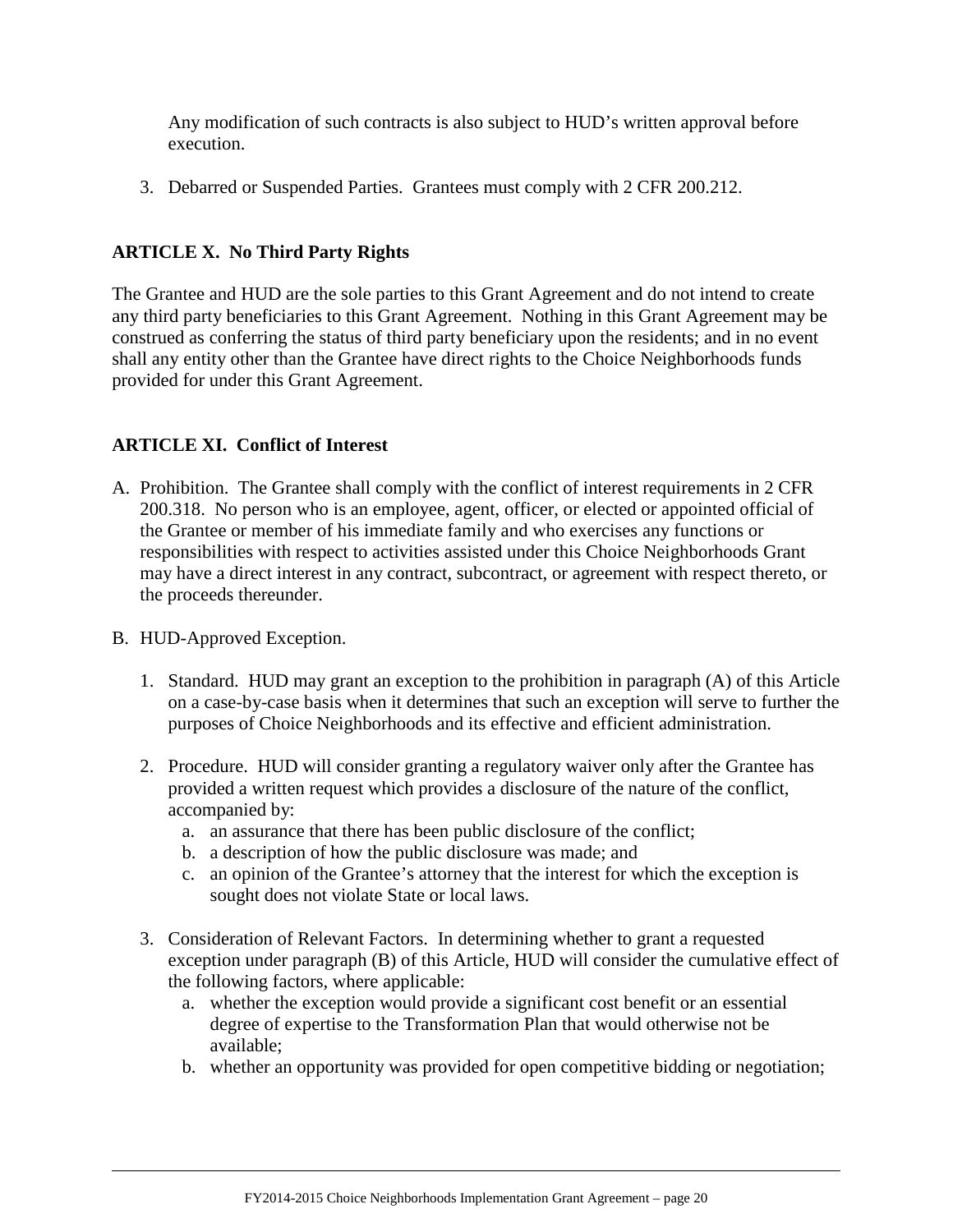- c. whether the person affected is a member of a group or class intended to be the beneficiaries of the Transformation Plan and the exception will permit such person to receive generally the same interests or benefits as are being made available or provided to the group or class;
- d. whether the affected person has withdrawn from his or her functions or responsibilities, or the decision making process, with respect to the specific activity in question;
- e. whether the interest or benefit was present before the affected person was in a position as described in paragraph (A) of this Article;
- f. whether undue hardship will result either to the Grantee or the person affected when weighed against the public interest served by avoiding the prohibited conflict; and
- g. any other relevant considerations.

# <span id="page-21-0"></span>**ARTICLE XII. Reporting Requirements**

- A. Quarterly Report.
	- 1. The Grantee will submit to HUD a Quarterly Report as prescribed by HUD 15 calendar days after the end of each quarter, with the first report due April 15, 2016. In the Quarterly Report the Grantee will report at a minimum the progress of their grant, including but not limited to progress against their schedule and budget, expenditures to date, a narrative statement on their progress, progress on priority outcomes as described in the Choice Neighborhoods Implementation NOFA, progress against the priority metrics identified by HUD, and description of financing secured to date for implementation. The Grantee should also include, as appropriate, best practices and lessons learned from the date of the prior Quarterly Report. The Quarterly Reports must be submitted until the Transformation Plan is complete.
	- 2. Failure to submit to HUD a timely Quarterly Report will result in a suspension of Choice Neighborhoods Grant funds in LOCCS until such time as the report is received and approved by HUD, and/or any other default remedy authorized by Article XIV.
- B. Obligations and Expenditures. The Grantee must enter cumulative obligation and expenditure data into LOCCS by the due dates established by HUD, whether or not there has been any change in the cumulative amounts since the end of the last quarter.
- C. Additional Information Requests. Subject to paragraph (D) of this Article, the Grantee will comply with all other reporting requirements from time to time established by HUD, in its sole discretion, in connection with the Choice Neighborhoods Program. The Grantee will:
	- 1. fully cooperate with all reasonable information gathering requests made by HUD or contractors of HUD in the course of authorized evaluations of the Choice Neighborhoods Program;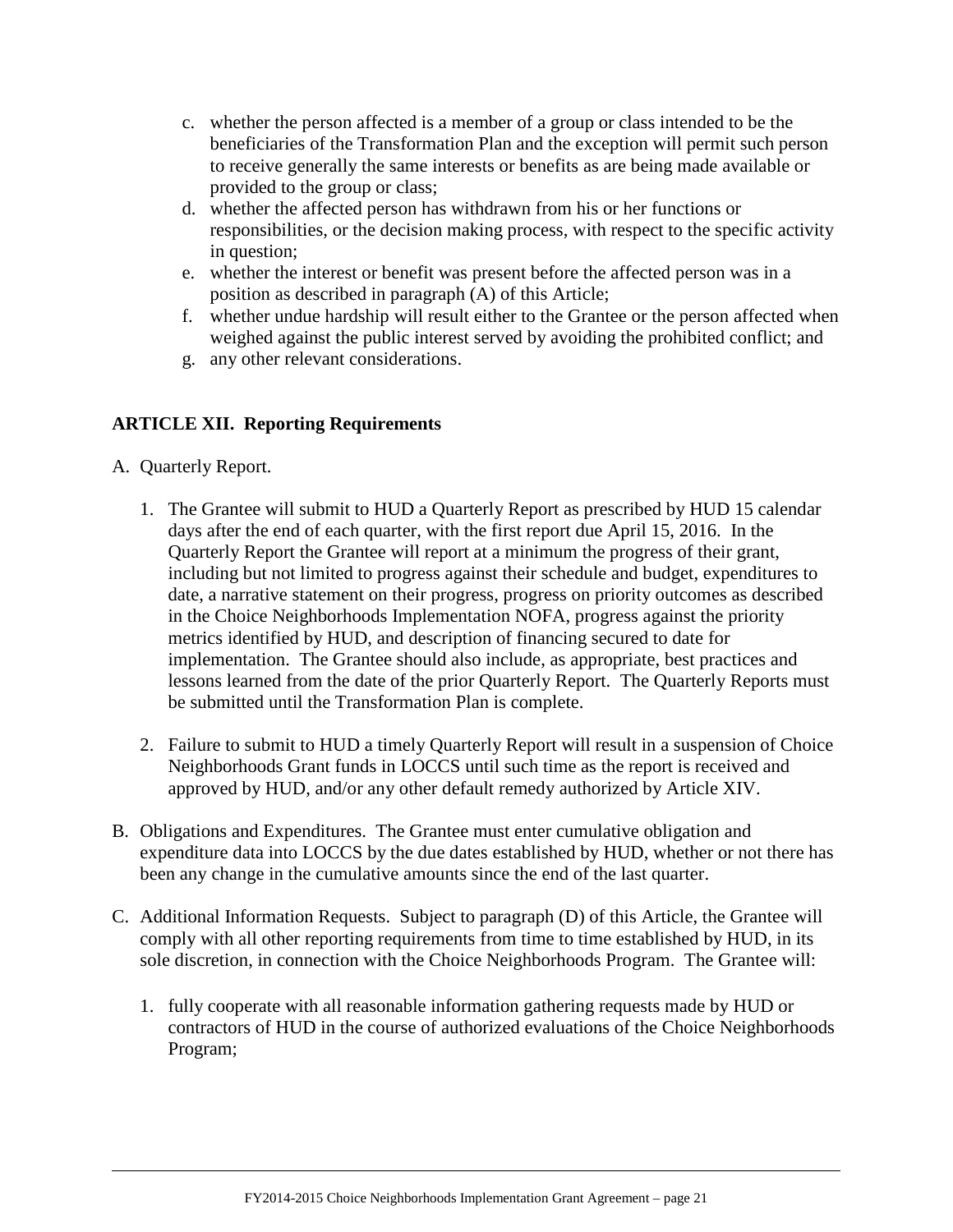- 2. submit a final report on grant funds by 90 days after the last funded activity, in the form prescribed by HUD; and
- 3. submit a final Transformation Plan report when the Transformation Plan has been completed that details the number of units produced, the status of people outcomes, and any other metrics that HUD prescribes.
- D. Additional Requirements. The Grantee agrees to comply with all other terms and conditions HUD may establish to administer, monitor, or evaluate the Choice Neighborhoods Program in an effective and efficient manner. Notwithstanding the foregoing, however, except as provided in Article XIV, HUD hereafter will not establish any additional terms and conditions without:
	- 1. consideration of the burden imposed on the Grantee by such conditions or requirements;
	- 2. consideration of the availability of less burdensome conditions or requirements; and
	- 3. in the case of a term or condition applicable solely to the Grantee, consulting in advance with the Grantee.

## <span id="page-22-0"></span>**ARTICLE XIII. Technical Assistance**

- A. Site Visits. The Grantee acknowledges and agrees that HUD, or its designees, may conduct site visits and inspections as deemed necessary by HUD based upon the Grantee's needs in implementing the Transformation Plan or the needs of the Choice Neighborhoods Program. Technical assistance site visits may be provided by HUD or its designees:
	- 1. in response to requests from the Grantee; or
	- 2. based upon demonstrated needs of the Choice Neighborhoods Program; or
	- 3. as provided in paragraph (B) of this Article.
- B. HUD Assessment. HUD representatives will visit the site and make an assessment of any technical assistance and/or training that the Grantee may require for the implementation of the Transformation Plan. HUD will consult with the Grantee in determining the Grantee's specific technical assistance and training needs and will carry out subsequent on-site assessments as necessary.
- C. Technical Assistance Provider. If HUD determines, in its discretion, that technical assistance and/or training is necessary for the implementation of the Transformation Plan, it will assign a technical assistance provider to work with the Grantee for this purpose.
- D. Grantee Training/Technical Assistance. The Grantee agrees to use its best efforts to attend any training and to accept any technical assistance provided or sponsored by HUD.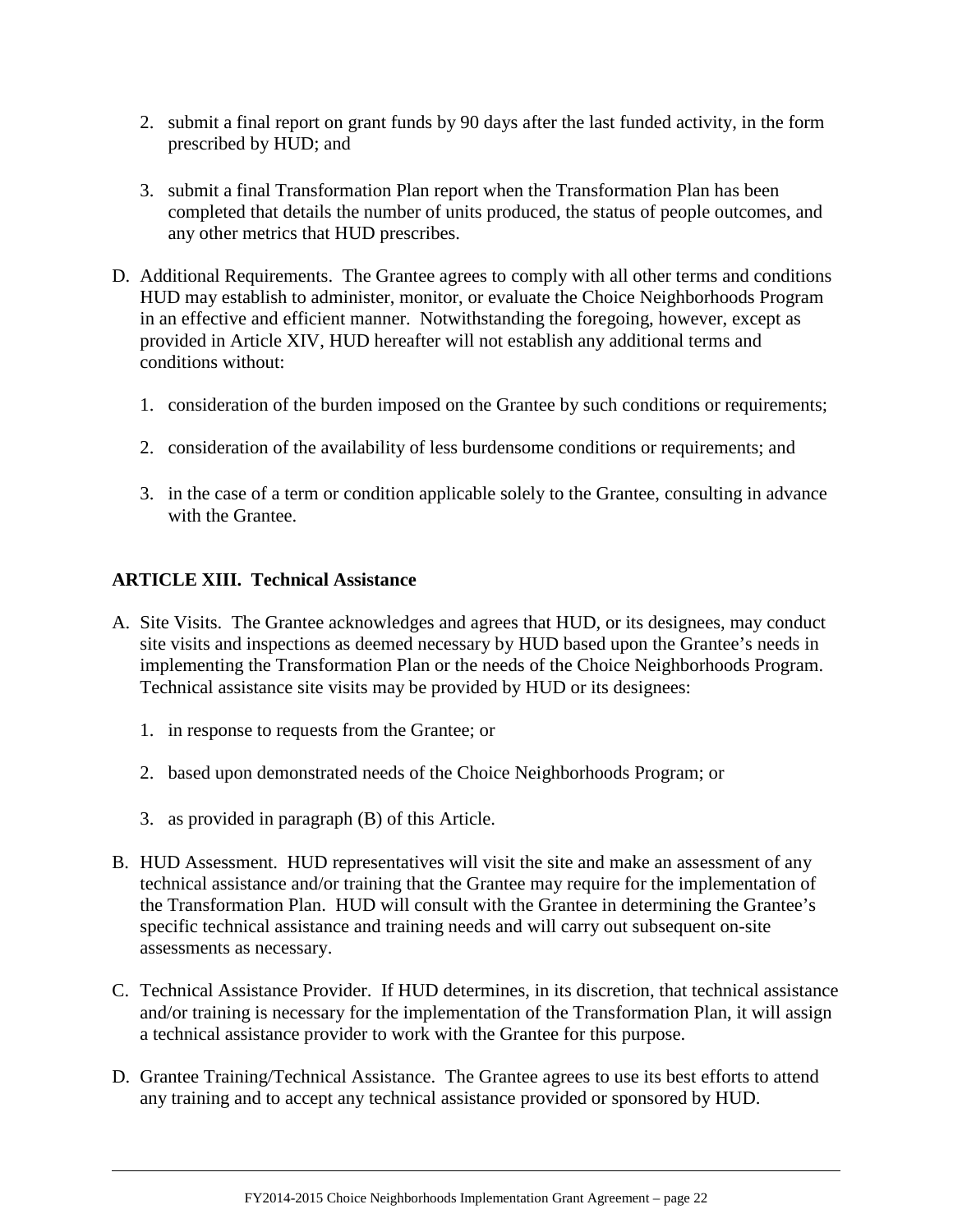#### <span id="page-23-0"></span>**ARTICLE XIV. Unsatisfactory Performance/Default**

- A. In accordance with Section 24(i) of the 1937 Act, if the Grantee defaults under this grant agreement, HUD may withdraw any unobligated grant amounts and may pursue other actions as described in this Article. HUD shall redistribute any withdrawn amounts to one or more other applicants eligible for Choice Neighborhoods assistance or to one or more other entities capable of proceeding expeditiously in the same locality in carrying out the Transformation Plan of the original Grantee. This section applies to all Grantees regardless of their status as a government, PHA, for-profit, or other entity.
- B. Default. Each of the following events or occurrences, to the extent it constitutes a material breach or occurrence, may constitute a default by the Grantee under this Grant Agreement, as determined by HUD in its sole discretion:
	- 1. use of funds provided under this Grant Agreement for any purpose, in any manner or at any time, other than as authorized by this Grant Agreement;
	- 2. failure to comply with the Choice Neighborhoods Requirements or any other Federal, State, or local laws, regulations or requirements applicable in creating the Transformation Plan;
	- 3. failure to make any submission under Article III, perform any obligation, or otherwise fail to proceed in a manner consistent with the Transformation Plan, (including, without limitation, failure to accomplish an activity by the date specified in the Program Schedule);
	- 4. any material misrepresentation in any of the required submissions, including, without limit, any misrepresentations in any of the submissions required by Article III(B); or
	- 5. failure to comply with, or any material breach of, any other requirements, conditions or terms of this Grant Agreement.
- C. Notice of Default and Action(s) to Cure.
	- 1. General. HUD will give the Grantee written notice of any default. The notice will give the Grantee the opportunity to cure such default within 30 days of the date of the notice, or to demonstrate within this time period, by submitting substantial evidence satisfactory to HUD, that it is not in default. If the default is not able to be cured within the 30-day period, the Grantee will demonstrate, to HUD's satisfaction, that the Grantee has taken actions necessary to cure the default and that the default is curable within 90 days from the date of the default notice. Additionally, the Grantee must agree to carry out such cure diligently and to complete the cure within the 90-day period.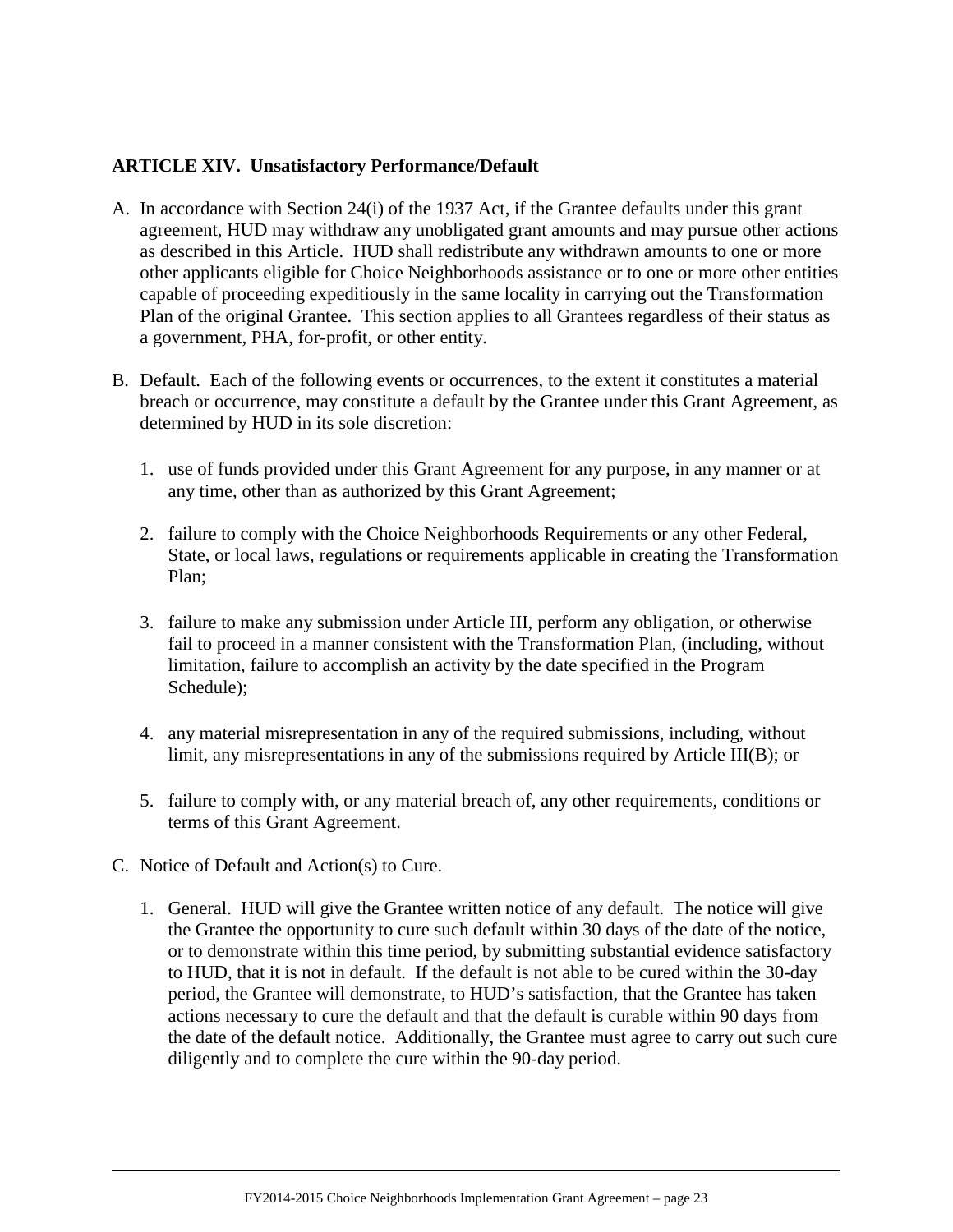- 2. Immediate Default. Notwithstanding the provisions of paragraph (C)(1) of this Article, HUD in its sole discretion may place the Grantee into immediate default for not being in compliance with its Program Schedule or for non-compliance with Choice Neighborhoods requirements once written notification of default has been provided to the Grantee. At that time, HUD may immediately begin imposing consequences of default, including specifically the suspension of draws of the Choice Neighborhoods grant.
- 3. Imminent Threat. Notwithstanding the provisions of subparagraph (C)(1) of this Article concerning the opportunity to cure defaults, if HUD reasonably determines that there is an imminent threat that the Grantee will expend additional Choice Neighborhoods Grant funds in violation of the provisions of this Grant Agreement, HUD may implement the remedial action provided for under subparagraph  $(C)(4)(d)$  of this Article to prevent any such unauthorized expenditure until such time as the Grantee has complied with the cure provisions set forth above. HUD will implement such remedial action by written notice set forth either in the notice of default given under paragraph (C)(1) of this Article or by subsequent written notice to the Grantee. An imminent threat is not an immediate default.
- 4. Consequences of Default. If the Grantee fails to cure all defaults specified in the notice of default within the time periods set forth in paragraph  $(C)(1)$  of this Article, or fails to diligently pursue or complete any cure as provided in paragraph  $(C)(1)$ ,  $HUD$  may take any of the following remedial actions, upon written notice to the Grantee:
	- a. requiring a Grantee in default to provide evidence to HUD of acceptable performance over such period of time as specified by HUD and to obtain written approval from HUD to proceed to the next phase of activities;
	- b. requiring additional, more detailed financial reports;
	- c. requiring additional project monitoring;
	- d. requiring the Grantee (or subgrantee) to obtain technical or management assistance;
	- e. establishing additional prior approvals;
	- f. require the Grantee, within a time period established by HUD, to prepare a revised Program Schedule, obtain HUD's approval thereto, and follow such revised Program Schedule to complete the activities under the Grant Agreement;
	- g. require the Grantee, within a time period established by HUD, to revise any activity under the Grant Agreement in order to successfully complete the activities under the Grant Agreement in a manner satisfactory to HUD, including, without limitation, exclusion or revision of affected activities, revision of the Choice Neighborhoods Budget as necessary, and substitution of other eligible activities;
	- h. require submission of additional documentation before any additional request for funds will be approved;
	- i. temporarily suspend the Grantee's authority to draw down Choice Neighborhoods Grant funds for affected activities, or at HUD's sole discretion for all activities, pending action to cure the defaults;
	- j. disallow use of Choice Neighborhoods Grant funds for all or part of the cost of the activity or action not in compliance;
	- k. recover amounts determined by HUD to have been improperly expended, including any property obtained by the Grantee with such grant funds;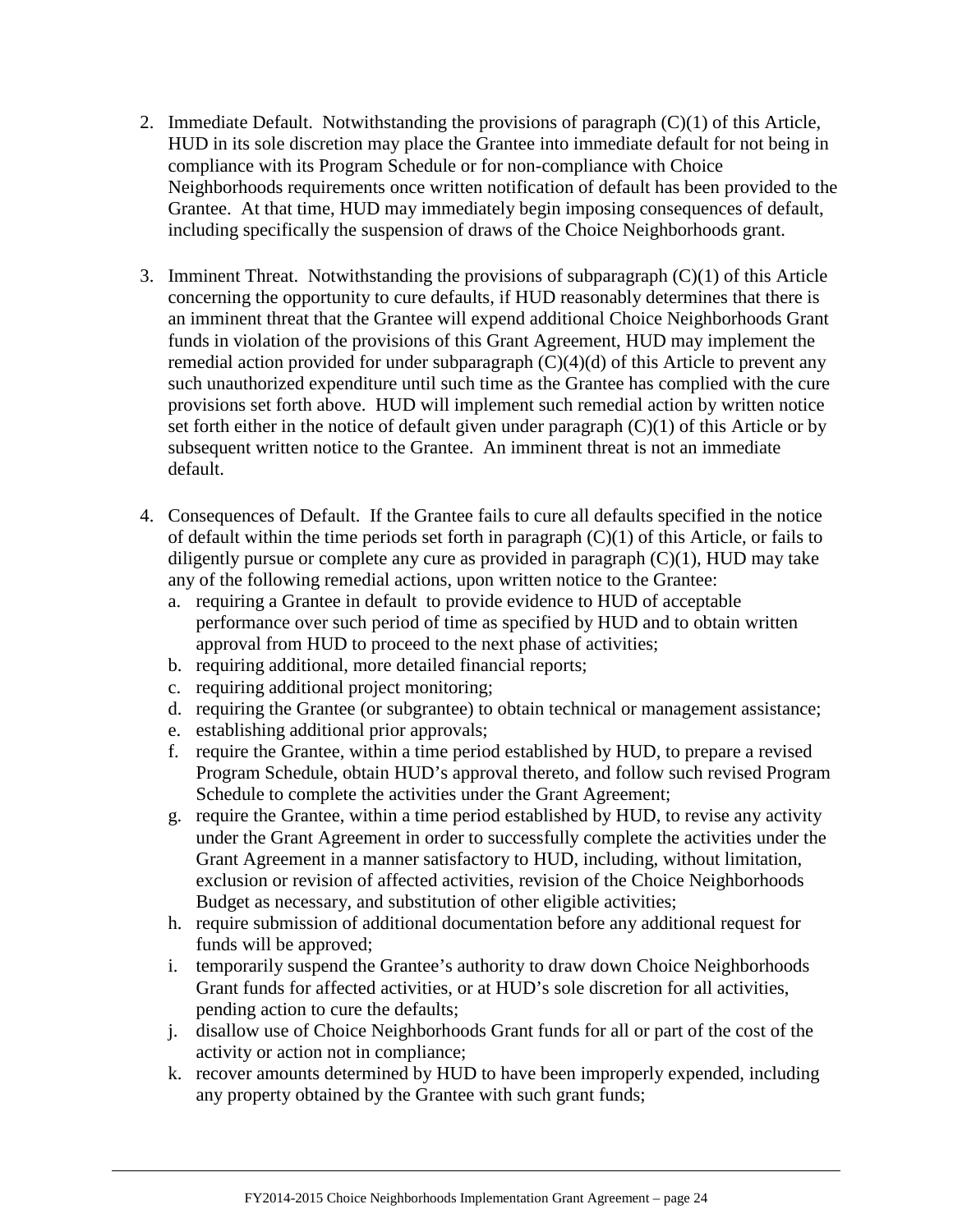- l. require reimbursement by the Grantee for Choice Neighborhoods Grant funds determined by HUD to have been improperly expended;
- m. make arrangements satisfactory to HUD, in its sole discretion, for use of an entity other than the Grantee to carry out activities assisted under the Grant Agreement, including requiring the Grantee to assign any outstanding contracts obligating grant funds to another entity.
- 5. Additional Enforcement Actions. If HUD determines that the remedial actions taken by HUD under paragraph (C)(4) of this Article have not been effective in curing the default, or if the Grantee has not complied with the requirements imposed by HUD under paragraph (C)(4) and has not otherwise cured the default, or if HUD exercises its discretion under subparagraph (C)(2) of this Article to institute any of the following actions, HUD may take any of the following remedial or enforcement actions (in addition to any of the remedies permitted under paragraph (C) of this Article upon written notice to the Grantee):
	- a. reduce the Choice Neighborhoods Grant in the amount affected by the default;
	- b. terminate the Choice Neighborhoods Grant as to all further activities and initiate closeout procedures;
	- c. recapture any Choice Neighborhoods Grant funds not obligated by the Grantee.
		- i. If the basis for the Grantee's default is its failure to comply with the reasonable time periods established by HUD under Article III(D), HUD shall, in accordance with section 24(i) of the 1937 Act, and unless otherwise approved by HUD under paragraph (C)(3) of this Article, recapture any Choice Neighborhoods Grant funds not obligated by the Grantee.
		- ii. If the Grantee fails to comply with the reasonable time periods established in Article III(D), HUD may take into account whether factors beyond the Grantee's control are the cause of the delay.
	- d. take action against the Grantee under 24 CFR part 24 and Executive Order 12549 with respect to future HUD or Federal grant awards; and
	- e. take any other available legal or equitable remedial action, including, but not limited to, any remedial actions available under a PHA's ACC and/or premised on HUD's interest in the housing development established in the relevant Declaration of Trust or Declaration of Restrictive Covenants or housing assistance contract, as applicable.
- 6. Delinquent Federal Debts. Consistent with the purposes and intent of 31 U.S.C. 3720B and 28 U.S.C. 3201(e), Grantees with an outstanding federal debt must provide to HUD a negotiated repayment schedule which is not delinquent or have made other arrangements satisfactory to HUD. If arrangements satisfactory to HUD cannot be completed within 90 days of notification of selection, HUD will not make an award of funds to the Grantee, but offer the award to the next eligible Grantee. Applicants selected for funding, or awarded funds, must report to HUD changes in status of current agreements covering federal debt. If a previously agreed-upon payment schedule has not been adhered to or a new agreement with the federal agency to which the debt is owed has not been signed, the Grantee will be considered to be in default under this Agreement.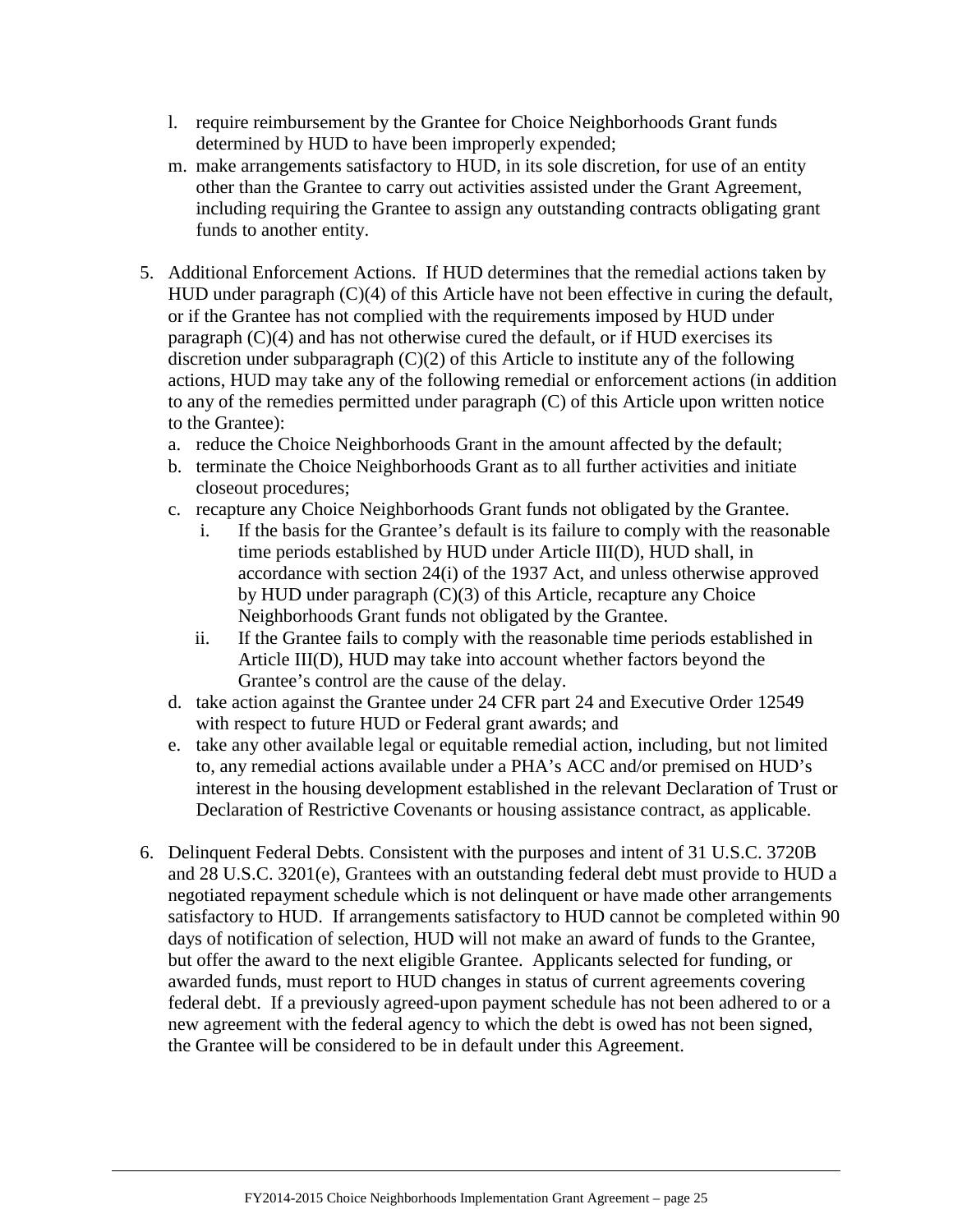## <span id="page-26-0"></span>**ARTICLE XV. Project Close-Out**

- A. Termination of Disbursements Letter. Within 90 days after completion of all grant funded activities, the Grantee will initiate close-out, in accordance with procedures established by HUD, by submitting a Termination of Disbursements letter, which states that:
	- 1. The Grantee has completed all activities to be performed using Choice Neighborhoods Implementation Grant funds.
	- 2. All requirements of the Grant Agreement have been met.
	- 3. All obligated Choice Neighborhoods grant funds have been disbursed; and
	- 4. The Grantee will abide by any continuing Federal requirements;

At HUD's option, the Grantee may delay initiation of close-out until the resolution of any HUD monitoring findings. If HUD exercises this option, the Grantee must promptly resolve the findings.

- B. Preliminary Closeout Materials. The Grantee must submit the following Preliminary Close-Out Materials along with the Termination of Disbursements Letter:
	- 1. Final Choice Neighborhoods Budget;
	- 2. Actual HOPE VI Cost Certificate (Cost Certificate) (Form HUD-53001-A), or a Choice Neighborhoods successor form if created, which summarizes the information on the Financial Status Report and serves as the document that officially closes out the grant.
- C. HUD Review of Preliminary Close-Out Materials. HUD will review Preliminary Close-Out Materials to confirm that:
	- 1. The amounts on the final Choice Neighborhoods Budget and Cost Certificate agree as to funds approved, obligated and expended.
	- 2. The amount of funds approved and disbursed on the Cost Certificate agrees with HUD records in LOCCS.
	- 3. If HUD disbursed more funds that the Grantee expended, the Grantee will immediately remit to HUD the excess funds, without waiting for completion of the final audit.
- D. Final Audit. Following HUD approval of the Preliminary Close-Out Materials, Grantees that are not for-profit entities must conduct a final audit of the Implementation Grant in accordance with the requirements of 2 CFR Part 200, Subpart F and forward the audit to HUD for approval. For-Profit Grantees must conduct a final audit of the Implementation Grant in accordance with 2 CFR 200.501(h) and forward the audit to HUD for approval.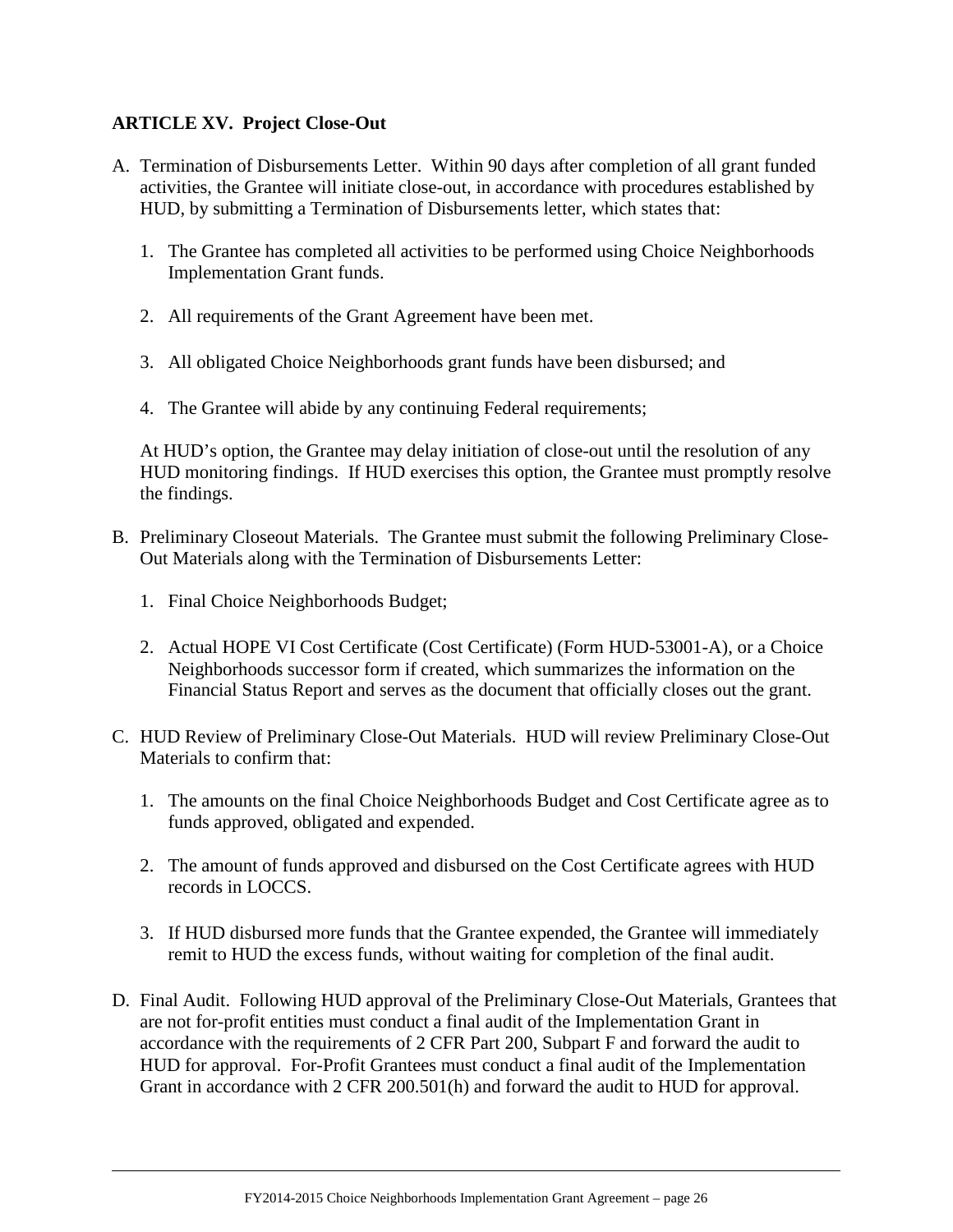- E. Cost Certificate. Upon receipt of the final audit, the designated HUD official will execute the Cost Certificate once HUD determines to its satisfaction that:
	- 1. the expenditure of funds provided under this Grant Agreement was allowable and reasonable, as determined by the final audit;
	- 2. the activities to be completed using Choice Neighborhoods Grant funds were completed, as required by the Grant Agreement; and
	- 3. all Federal requirements, were satisfied.
- F. Final Close-Out. Following execution of the Cost Certificate, any funds remaining in the Implementation Grant will be recaptured by HUD. A Post-Audit Date will be entered into LOCCS and the grant will be closed.
- G. Close-Out Procedures on the Choice Neighborhoods website. Grantees must follow the detailed Close-Out Procedures for the Choice Neighborhoods program, as posted to the Choice Neighborhoods website, including procedures for the Final Choice Neighborhoods Close-Out Approval.

## <span id="page-27-0"></span>**ARTICLE XVI. Grant Award Date**

The Grant Award Date is September 28, 2015. Except for Quarterly Reports, which are due according to the dates in Article XII, all deliverables in the Grant Agreement are based on the Grant Award Date.

## <span id="page-27-1"></span>**ARTICLE XVII. Funding Obligation Date, Date of Funding Availability and Effective Date**

<span id="page-27-2"></span>The date of obligation of the funding to the Grantee under this Grant Agreement is the date HUD signed the form HUD-1044. The effective date of the Grant Agreement and date of fund availability is the date that HUD signs the signature page of the Grant Agreement (See Article XIX).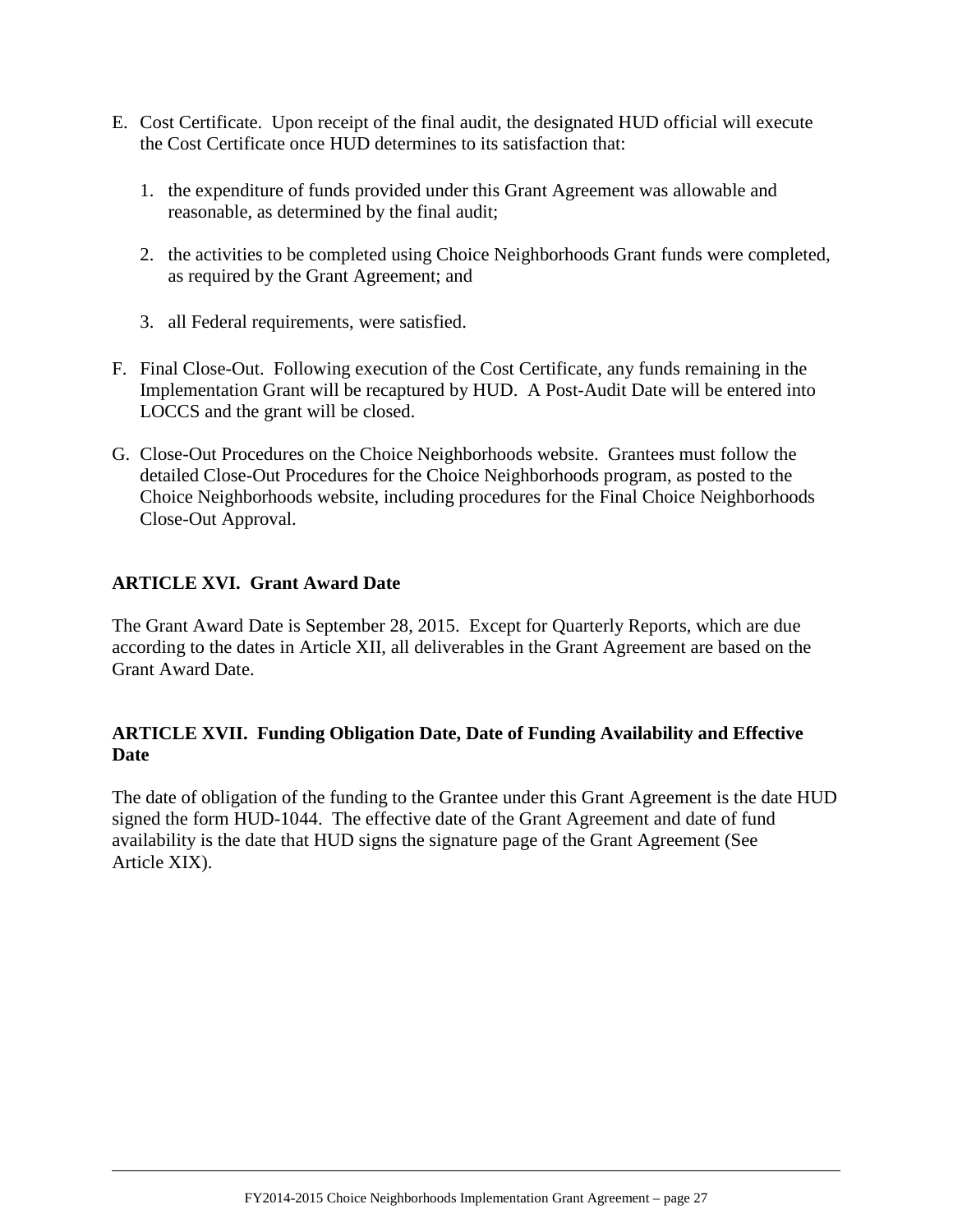## **ARTICLE XVIII. Points of Contact**

Any correspondence related to this Grant Agreement should be directed to the following points of contact for HUD, the Lead Grantee, and any other Grantees:

For the U.S. Department of Housing and Urban Development:

Dominique Blom Deputy Assistant Secretary, Office of Public Housing Investments U.S. Department of Housing and Urban Development 451  $7<sup>th</sup>$  Street, SW Room 4130 Washington, DC 20410

For the Lead Grantee:

[name] [title] [organization name and address]

For the Co- Grantee(s):

[name] [title] [organization name and address]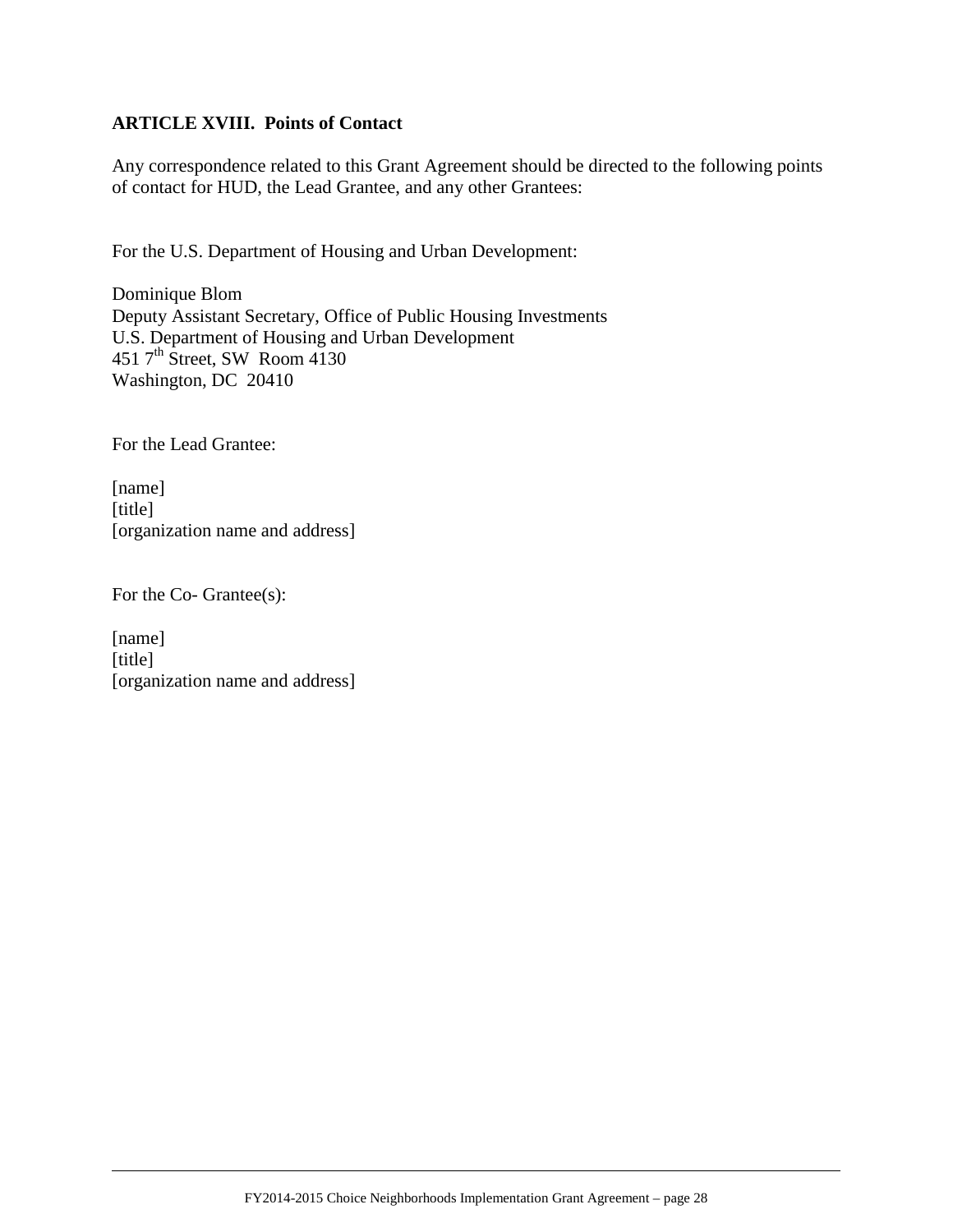# <span id="page-29-0"></span>**Article XIX. Signature Page**

\_\_\_\_\_\_\_\_\_\_\_\_\_\_\_\_\_\_\_\_\_\_\_\_\_\_\_\_\_\_\_\_\_\_\_

\_\_\_\_\_\_\_\_\_\_\_\_\_\_\_\_\_\_\_\_\_\_\_\_\_\_\_\_\_\_\_\_\_\_\_

\_\_\_\_\_\_\_\_\_\_\_\_\_\_\_\_\_\_\_\_\_\_\_\_\_\_\_\_\_\_\_\_\_\_\_

\_\_\_\_\_\_\_\_\_\_\_\_\_\_\_\_\_\_\_\_\_\_\_\_\_\_\_\_

[name] [title] [Grantee organization]

[name]  $[title]$ [co-Grantee organization]

Lourdes Castro Ramírez Principal Deputy Assistant Secretary for Public and Indian Housing U.S. Department of Housing and Urban Development

Date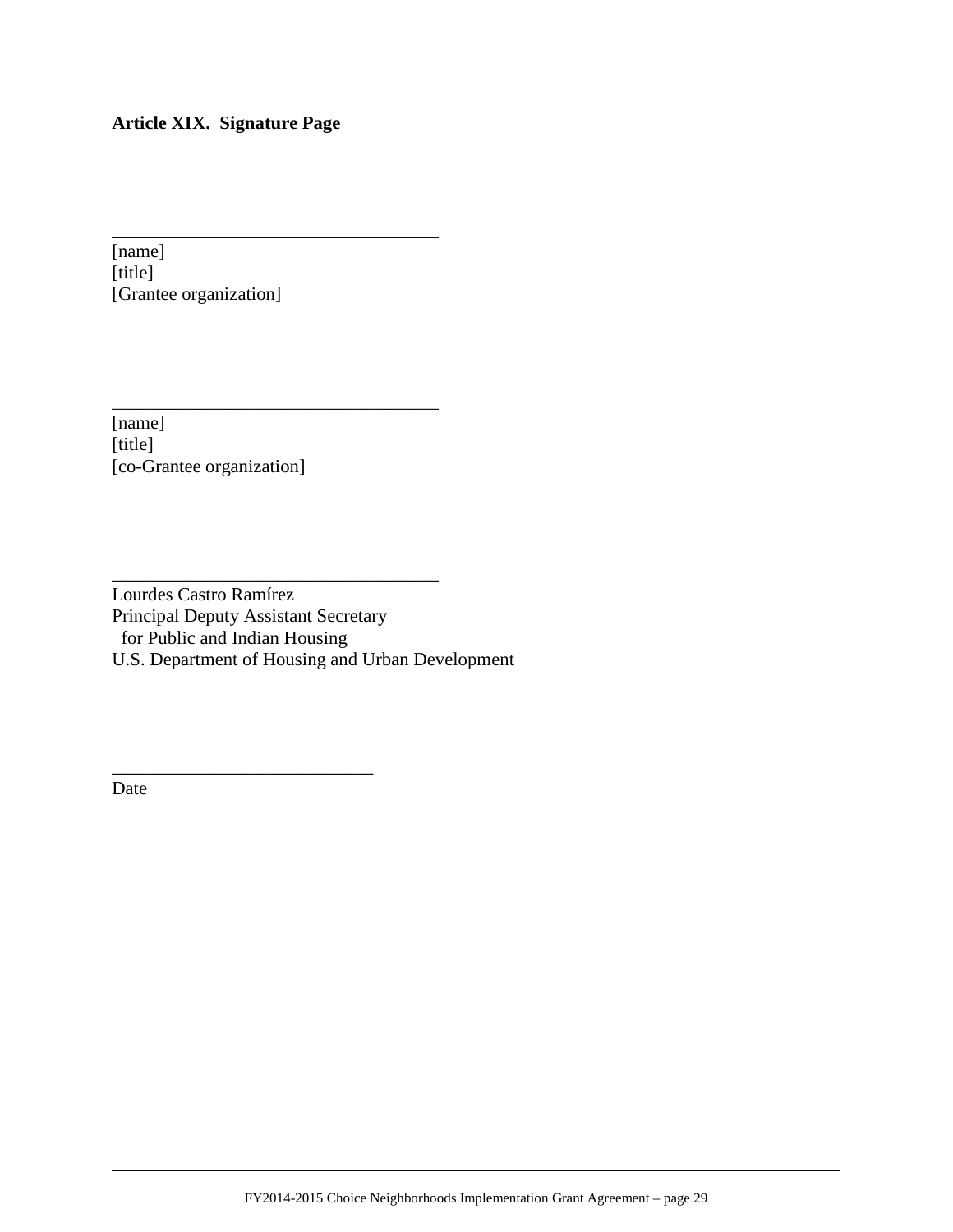#### <span id="page-30-0"></span>**Appendix A**

Additional statutory, regulatory, and other requirements with which Grantee must comply as applicable include:

- 1. Fair Housing Certifications, as the same maybe amended from time to time, and any additional Fair Housing requirements that may become applicable:
	- A. the Fair Housing Act (42 U.S.C. §§ 3601-19) and regulations pursuant thereto 24 CFR part 100;
	- B. Executive Order 11063 (Equal Opportunity in Housing) and regulations pursuant thereto (24 CFR part 107);
	- C. the fair housing poster regulations (24 CFR part 110) and advertising guidelines (24 CFR part 108);
	- D. Title VI of the Civil Rights Act of 1964 (42 U.S.C. § 2000d) and regulations pursuant thereto (24 CFR part 1) relating to nondiscrimination in housing;
	- E. the prohibitions against discrimination on the basis of age under the Age Discrimination Act of 1975 (42 U.S.C. §§ 6101-07) and regulations issued pursuant thereto (24 CFR part 146);
	- F. the prohibitions against discrimination on the basis of disability, including requirements that the Grantee make reasonable modifications and accommodations and make units accessible, under Section 504 of the Rehabilitation Act of 1973 (29 U.S.C. § 794) and regulations issued pursuant thereto (24 CFR part 8);
	- G. the Americans with Disabilities Act (42 U.S.C. § 12101 et seq.) and its implementing regulation at 28 CFR part 36;
	- H. the Architectural Barriers Act of 1968, as amended (42 U.S.C. § 4151) and regulations issued pursuant thereto (24 CFR part 40);
	- I. Accessible Technology. The Rehabilitation Act Amendments of 1998 apply to all electronic information technology (EIT) used by a Grantee for transmitting, receiving, using, or storing information to carry out the responsibilities of any Federal grant awarded. It includes, but is not limited to, computers (hardware, software, word processing, email and web pages) facsimile machines, copiers and telephones. When developing, procuring, maintaining or using EIT, grantees must ensure that the EIT allows:
		- (1) Employees with disabilities to have access to and use information and data that is comparable to the access and use of data by employees who do not have disabilities; and
		- (2) Members of the public with disabilities seeking information or service from a grantee must have access to and use of information and data and comparable to the access and use of data by members of the public who do not have disabilities. If these standards impose on a grantee, they may provide an alternative means to allow the individual to use the information and data. No grantee will be required to provide information services to a person with disabilities at any location other than the location at which the information services are generally provided.